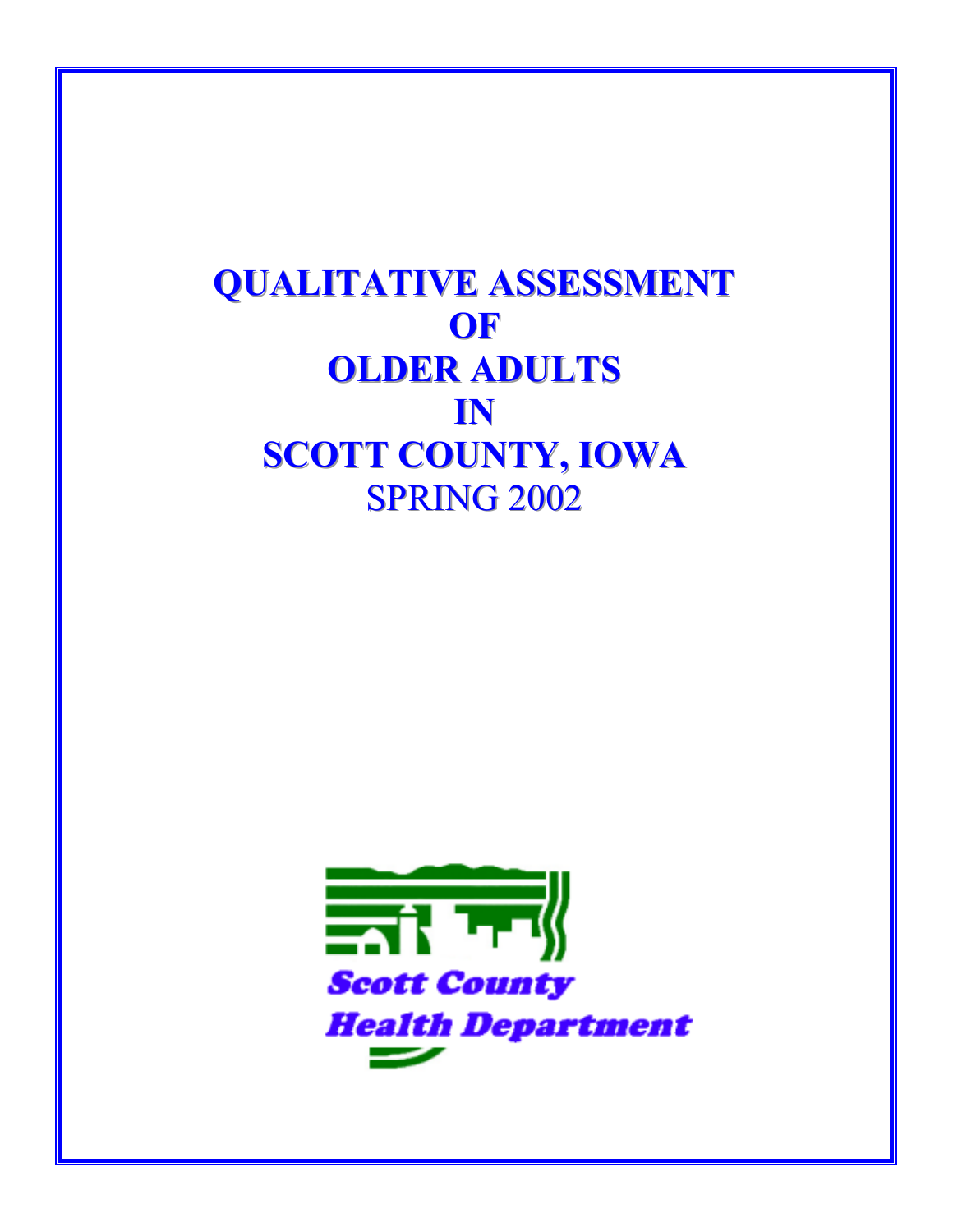Research Conducted and Results Written By:

Craig Shoemaker, Ph.D. Associate Professor Saint Ambrose University

Assisted By:

Brian Panke, B.S. Disease Prevention Specialist Scott County Health Department

Scott County Health Department 428 Western Avenue Davenport, IA 52801 563-326-8618 563-326-8774 Fax Email: health@scottcountyiowa.com Web address: http://www.scottcountyiowa/health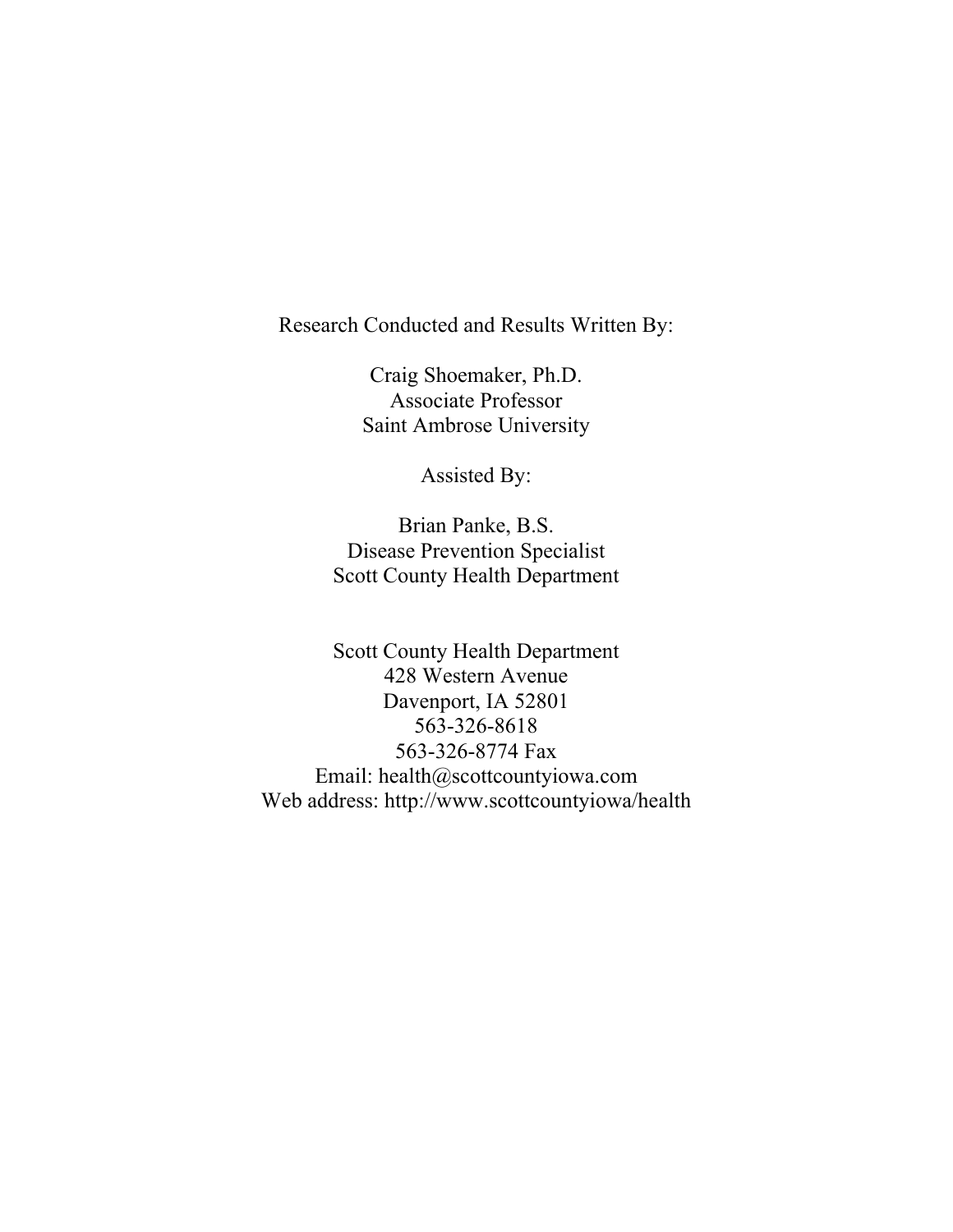# **allling Acknowledgements alling**

The Qualitative Assessment of Older Adults in Scott County was part of an overall assessment of senior adults in Scott County. This project was done in conjunction with the Senior Profile, which includes a statistical analysis of Scott County's senior population, as well as information on assets and services in our community that benefit seniors. The qualitative assessment and profile was facilitated by the Scott County Health Department and made possible by funding from the Iowa Department of Public health.

A special thank you goes to all those involved in these projects particularly those who volunteered their time to take part in the focus groups. We would also like to extend a thank you to: Dr. Craig Shoemaker and his wife Carol of Saint Ambrose University, Nancy Cerny of Generations Area Agency on Aging, My-Hoa Cao of Generations Area Agency on Aging, Father Rudy Juarez of Saint Mary's Church, Ernest Rodriguez of the LULAC Organization, Barbara Dean of CASI, and Brian Panke, Scott County Health Department for all of their hard work in making the project a success.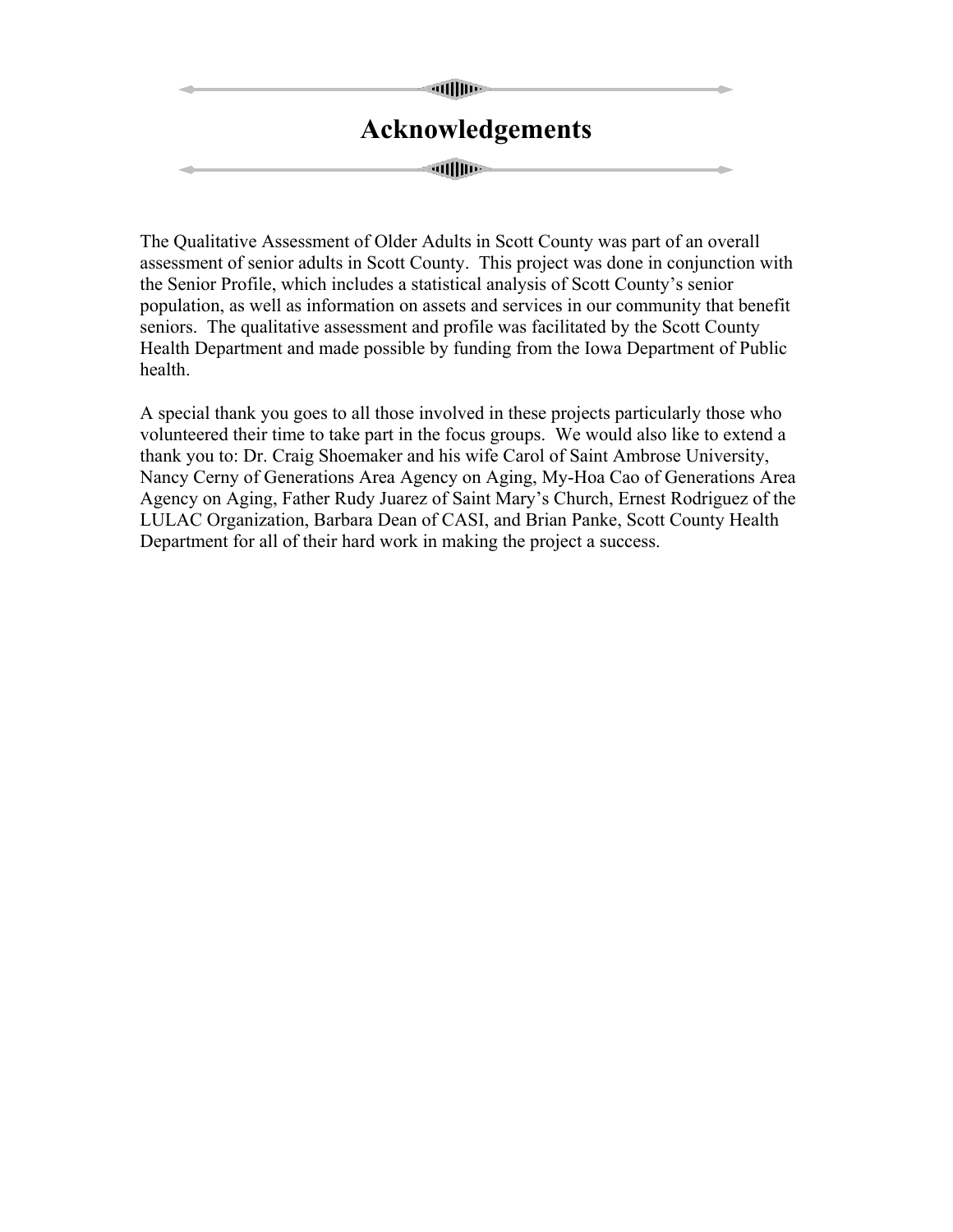# **all**lling **EXECUTIVE SUMMARY alling**

According to the 2000 U.S. Census, there are 35.3 million adults over the age of 65, representing 13 percent of the U.S. population. Of this, 16.7 million are age 75 or older, representing slightly more than six percent of the population. In Scott County, there are 18,667 adults over age 65; 9,000 adults over the age of 75; and 2,368 over age 85. Seniors over 65 represent 11.8% of Scott County's population while those over 75 make up nearly 6%. The over 85 population makes up approximately 1.5%. By 2010, adults in the U.S. age 75 or older are estimated to grow to over 19 million, representing 6.4 percent of the population. In Scott County by 2010, individuals over 75 years of age will reach approximately 11,000, representing 6.5 percent of the population.

Scott County's senior population is predominantly female. In 2000, the number of senior women was 11,009, accounting for 59% of the senior population, while the men numbered 7,688 or 41%. In terms of racial distribution of the senior population, Scott County's seniors are not as diversified as the rest of the population. According to the 2000 U.S. Census, Caucasian men and women make up a majority of the senior population with a count of 16,786 people or 89.9%. The remaining 10.1% is comprised of 257 African Americans, 15 American Indian/Alaska natives, 109 Asians, 1 Hawaiian/Pacific Islander, 63 who reported other race, 83 who reported two or more races and 294 Hispanics.

The purpose of this comprehensive study was to assess the perception of the quality of life among the age 65 and over population in Scott County by measuring their subjective well being (life satisfaction). Participants for the study were divided into sub-groups as defined by ethnicity. A series of eight focus groups were conducted between April and June 2002 within these segments.

The study found that participants in this study lacked information on certain areas of physiological (e.g., housing), availability of services for older adults (e.g., day care), and health care.

- It was generally felt by participants in this study that they ate a nutritional and balanced diet and information regarding nutrition was readily available to them either through the meal site or other sources.
- Transportation was important to participants because it represented a form of independence for them. This perception of independence allowed them to maintain important social and interpersonal relationships with others.
- While personal safety was not regarded as an important issue to participants in this study, all were concerned for their personal safety and took a cautious approach. Their greatest concerns were with the many "scams" perpetuated on older adults.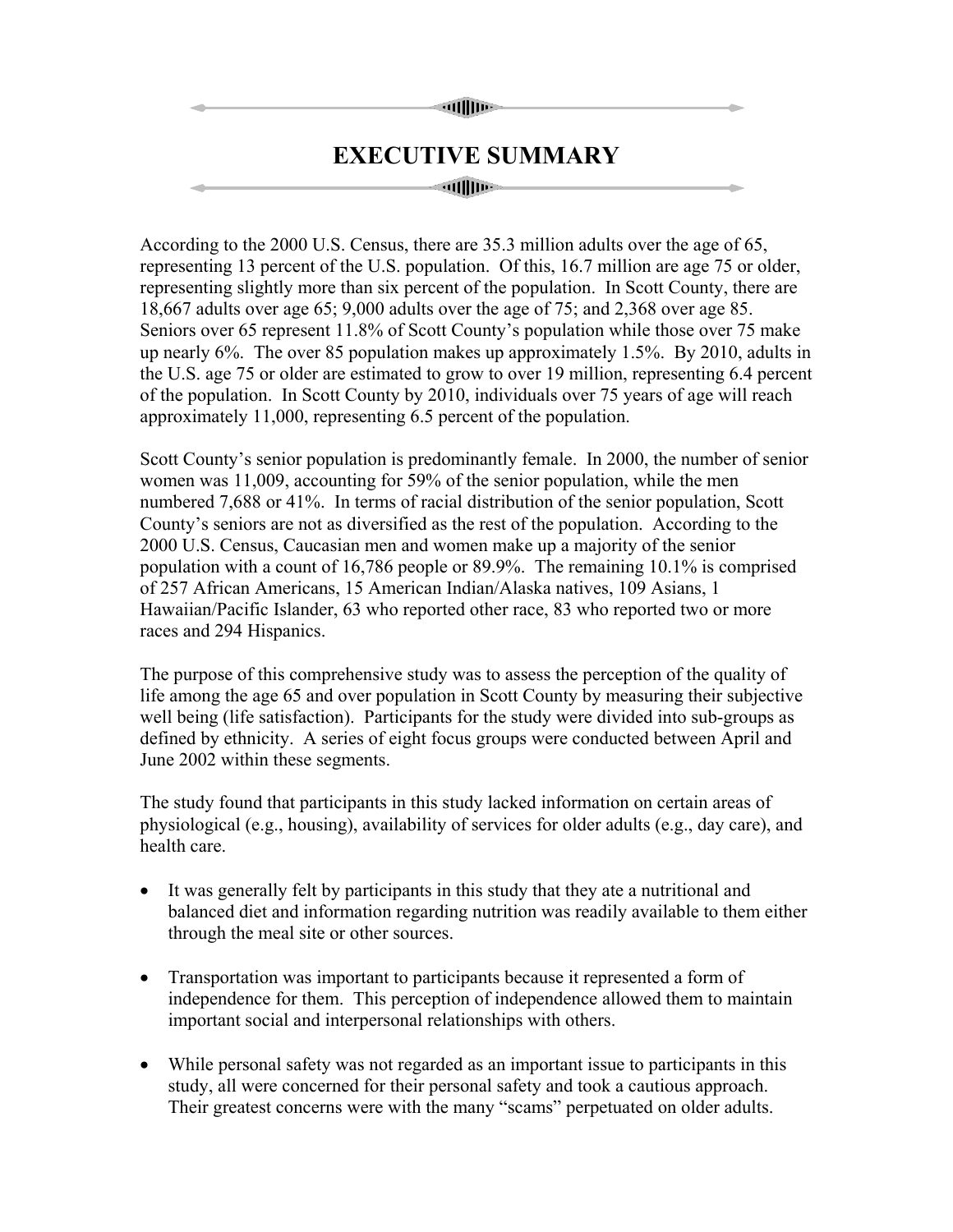- Better access to information was a reported need. Participants who were involved in a variety of activities tended to be more knowledgeable regarding information sources. Our community's older adults report receiving considerable information through the mail and are exposed to information through electronic and print media, but tend not to comprehend the information or actively search for information until some need becomes apparent or imminent.
- Most recognized that there were a tremendous range of services in the community for older adults, but had difficulty in identifying appropriate services and where to access them.
- Participants reported that social interaction was a very important component of life satisfaction and that they were as active as they wanted to be. For participants in the ethnic subgroups, most of their interpersonal communication and social interaction was centered on activities within their extended families.
- Participants reported that they generally enjoyed good health and most were complimentary of the care and compassion of the health care community. Most felt that the community as well as the medical system generally cared about their health and well-being. Participants dreaded the loss of their mental acuity and pushed themselves into activities that stimulated their minds.
- Maintaining one's independence was of great concern to participants and they regarded nursing home care as not only expensive, but also undesirable. One participant well summarized the discussion by saying that nursing homes represented "the end of the line."

There is increasing momentum toward the emergence of a physically and cognitively fit, non-disabled, and active older adult population. Each citizen of our community should be able to enter into retirement with the confidence and security that come with knowing that they will not be isolated or forgotten by the community. As one advocate for older adults put it, "The future belongs to maturity."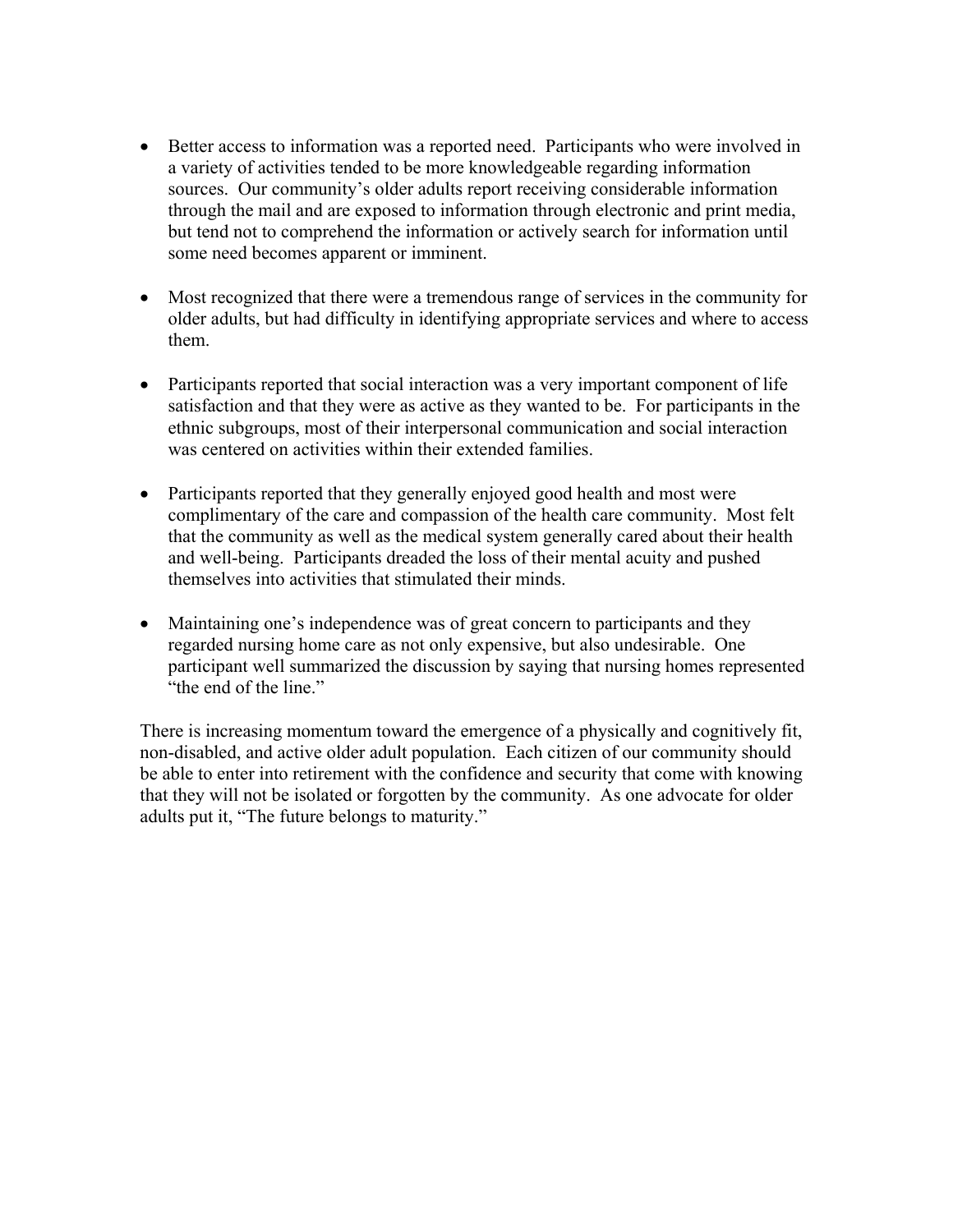## 

## **TABLE OF CONTENTS**

 $\begin{tabular}{c} \hline \rule{0pt}{2.5ex} \rule{0pt}{2.5ex} \rule{0pt}{2.5ex} \rule{0pt}{2.5ex} \rule{0pt}{2.5ex} \rule{0pt}{2.5ex} \rule{0pt}{2.5ex} \rule{0pt}{2.5ex} \rule{0pt}{2.5ex} \rule{0pt}{2.5ex} \rule{0pt}{2.5ex} \rule{0pt}{2.5ex} \rule{0pt}{2.5ex} \rule{0pt}{2.5ex} \rule{0pt}{2.5ex} \rule{0pt}{2.5ex} \rule{0pt}{2.5ex} \rule{0pt}{2.5ex} \rule{0pt}{2.5ex}$ 

 $\rightarrow$ 

### Page

| Adequacy of Information Provided by the Medical Community, |  |
|------------------------------------------------------------|--|
|                                                            |  |
|                                                            |  |
|                                                            |  |
|                                                            |  |
|                                                            |  |
|                                                            |  |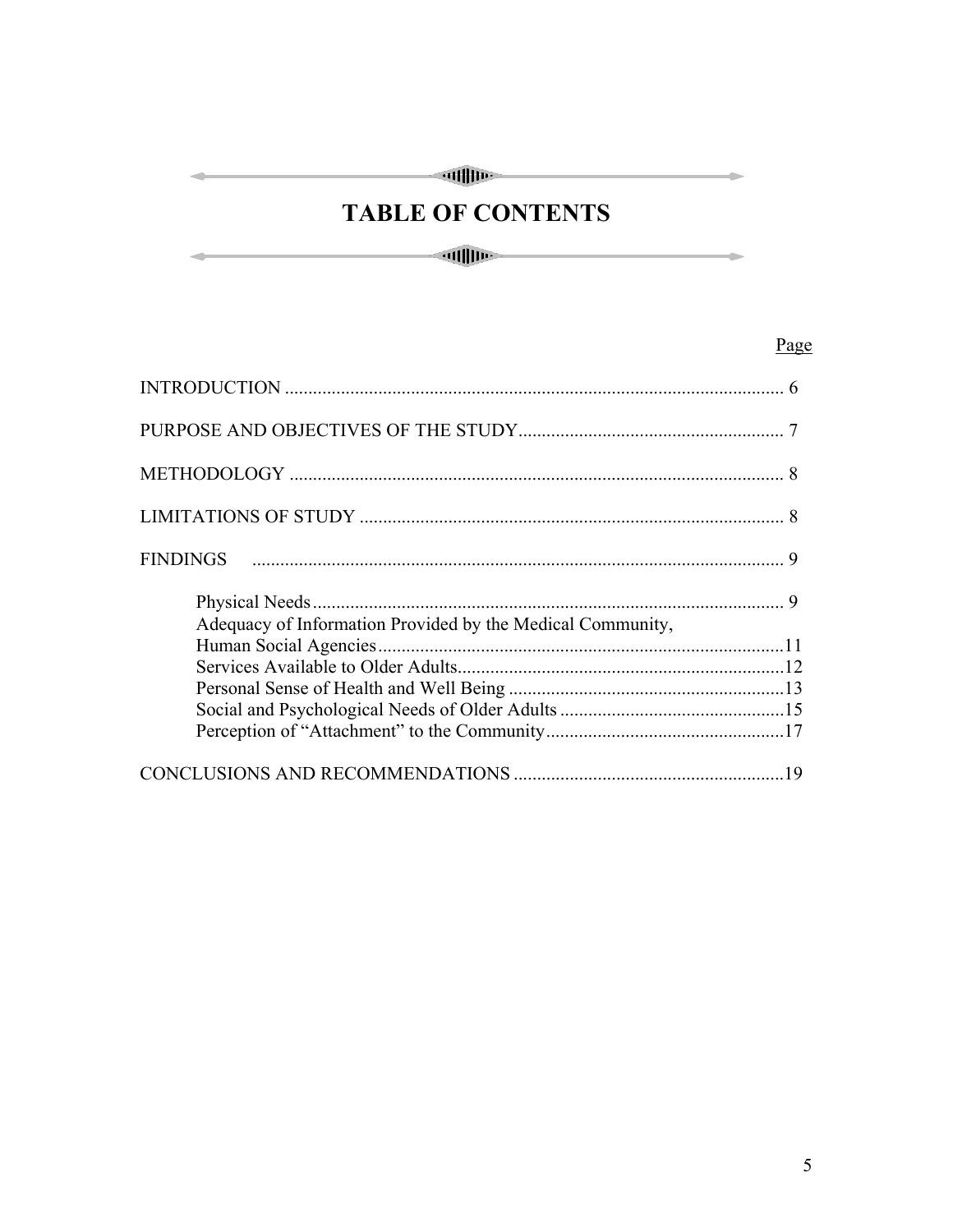#### **Hilling**

### **INTRODUCTION**

#### atfilio-

According to the 2000 U.S. Census, there are 35.3 million adults over the age of 65, representing 13 percent of the U.S. population. Of this, 16.7 million are age 75 or older, representing slightly more than six percent of the population. In Scott County, there are 18,667 adults over age 65; 9,000 adults over the age of 75; and 2,368 over age 85. Seniors over 65 represent 11.8% of Scott County's population while those over 75 make up nearly 6%. The over 85 population makes up approximately 1.5%. By 2010, adults in the U.S. age 75 or older are estimated to grow to over 19 million, representing 6.4 percent of the population. In Scott County by 2010, individuals over 75 years of age will reach approximately 11,000, representing 6.5 percent of the population.

Scott County's senior population is predominantly female. In 2000, the number of senior women was 11,009, accounting for 59% of the senior population, while the men numbered 7,688 or 41%. In terms of racial distribution of the senior population, Scott County's seniors are not as diversified as the rest of the population. According to the 2000 U.S. Census, Caucasian men and women make up a majority of the senior population with a count of 16,786 people or 89.9%. The remaining 10.1% is comprised of 257 African Americans, 15 American Indian/Alaska natives, 109 Asians, 1 Hawaiian/Pacific Islander, 63 who reported other race, 83 who reported two or more races and 294 Hispanics.

America is a graying society. Among older adults, the fastest growing segment of the population is people 85 years and older. There are profound social, economic and health implications for society in this aging trend. The health implications are very stark: as people age, they tend to require more, and more intensive, health and social services. Seniors account for nearly one-third of national health care expenditures. They are also more likely to have chronic health problems that limit their ability to perform the routine activities of daily living. Health care expenditures and use of services among older adults are closely associated with age and disability status. There are large differences in health expenditures and use of services between persons ages 65 to 69 and persons 85 or older. Generally, older adults are satisfied with their health care and report few difficulties in obtaining health care services.

The older population will become more racially and ethnically diverse during the next 50 years. The current generation of older Americans is more highly educated than previous cohorts of older persons.

Generally, the economic status of older adults has improved markedly over the past few decades. Poverty rates have declined and there has been a substantial increase in net worth for many older Americans.

Older adults have shown that they are amenable to modifying their risk factors if information is presented to them in an appropriate manner. Additionally, health and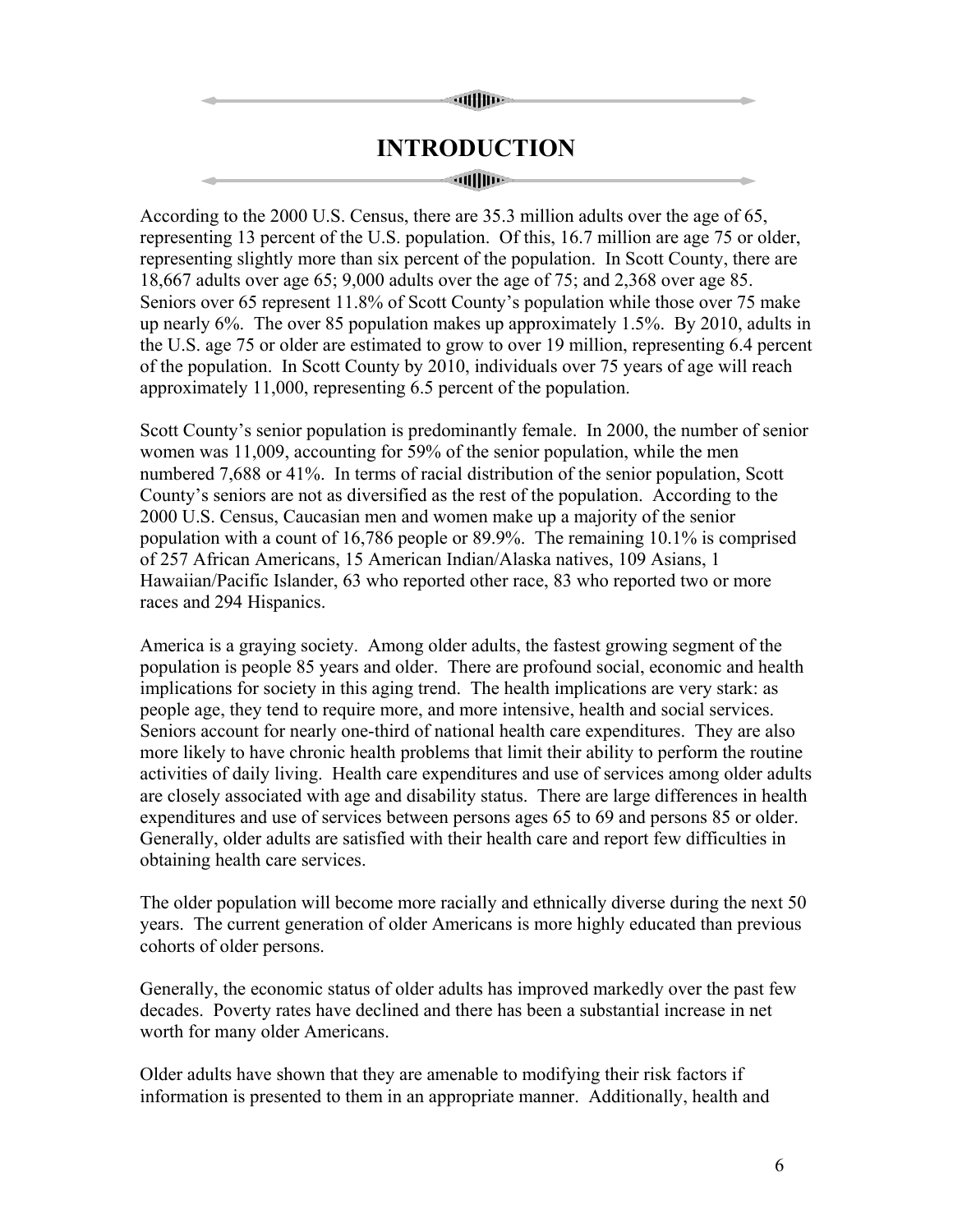wealth have always been closely related and those economically disadvantaged experience worse health status. Health is related to both the quantitative and qualitative aspects of material and social change. Social environments that are less divisive, less undermining of self-confidence, and more supportive of developing skills and abilities are likely to contribute to their overall health and well being. Research has shown that social and behavioral factors have a broad and profound impact on health and life satisfaction.

In Scott County, the Health Department, the medical community, funding agencies, and human service agencies focus and provide financial support, health-related and socialbehavioral interventions and support to the older adults in our community. This support is represented as information resources, health-providing organizations and social agencies offering actual one-on-one services. The community's challenge is to make certain that older adults are aware of and can access this support.

### **PURPOSE AND OBJECTIVES OF THE STUDY**

 $\sim$   $\sim$   $\sim$   $\sim$   $\sim$ 

The purpose of this comprehensive study was to assess the perception of the quality of life among the older adult population in Scott County by measuring their subjective wellbeing (life satisfaction). The study attempted to assess the interrelationships between three sets of factors that provide older adults with a sense of well-being:

- 1. Physical and mental health (well-being)
- 2. Availability of formal and informal support in the community
- 3. Ability to use the services provided by the community (accessibility, utilization, and barriers)

The specific objectives of the study were:

- To determine the physiological needs of older adults regarding housing, nutrition, transportation, and safety.
- To determine the adequacy of information provided by the medical community, human social agencies, and others.
- To determine the general awareness of services available to older adults (e.g., day care, meal services, etc.).
- To determine the personal sense of health and well-being among older adults (e.g., access to information, access to care, etc.).
- To determine the social, spiritual, and psychological needs of older adults (e.g., spiritual beliefs, loss of independence, isolation, depression, loss of mental acuity, etc.).
- To determine how older adults perceive their "attachment" to the community.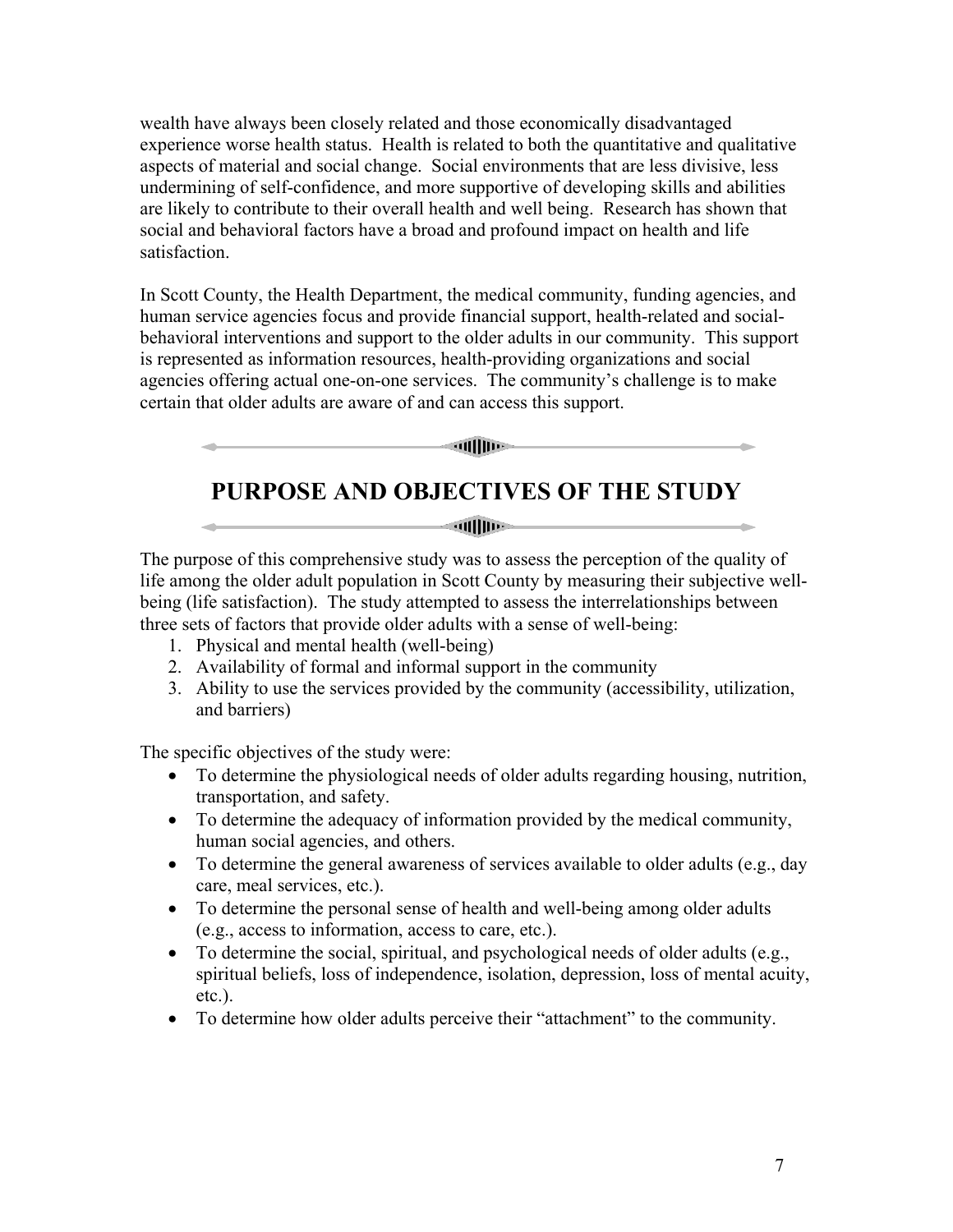### **METHODOLOGY**

**allIDE** 

#### **Auffiling**

Participants for the study were divided into sub-segments as defined by ethnicity. Qualitative research was determined to be the best methodology to get the "voice" from each of these sub-segments. A series of eight focus groups were conducted between April and June 2002 within these segments. Each focus group contained between five and 10 participants representing both genders, and lasted approximately 60-75 minutes in length. A Vietnamese-speaking interpreter provided by Generations (Area Agency on Aging) was used in the Vietnamese focus group. Most focus groups were conducted at Generations-sponsored "café" meal sites. All focus groups were video taped and analyzed. All focus group participants were compensated for their participation. Two focus groups were conducted in each sub-segment except for the rural and Vietnamese sub-segments. Those sub-groups selected for study were:

- African-America
- White (non-Asian and non-Hispanic)
- 

• Vietnamese • Rural

• Hispanic

A Moderator's Guide was developed and used in each session. The Moderator's Guide contained a script of open-ended questions relating to the stated objectives of the study. A trained moderator conducted each focus group session.

| <b>add</b> the              |  |
|-----------------------------|--|
| <b>LIMITATIONS OF STUDY</b> |  |
| <b>ad</b> []])              |  |

This study only focused on older adults in Scott County and should not be generalized to populations in other geographies. Qualitative research is used to probe for depth of subjective and qualitative response from only a small group of participants. Responses from participants are not statistically significant due to the small sample size and cannot be generalized to the total population.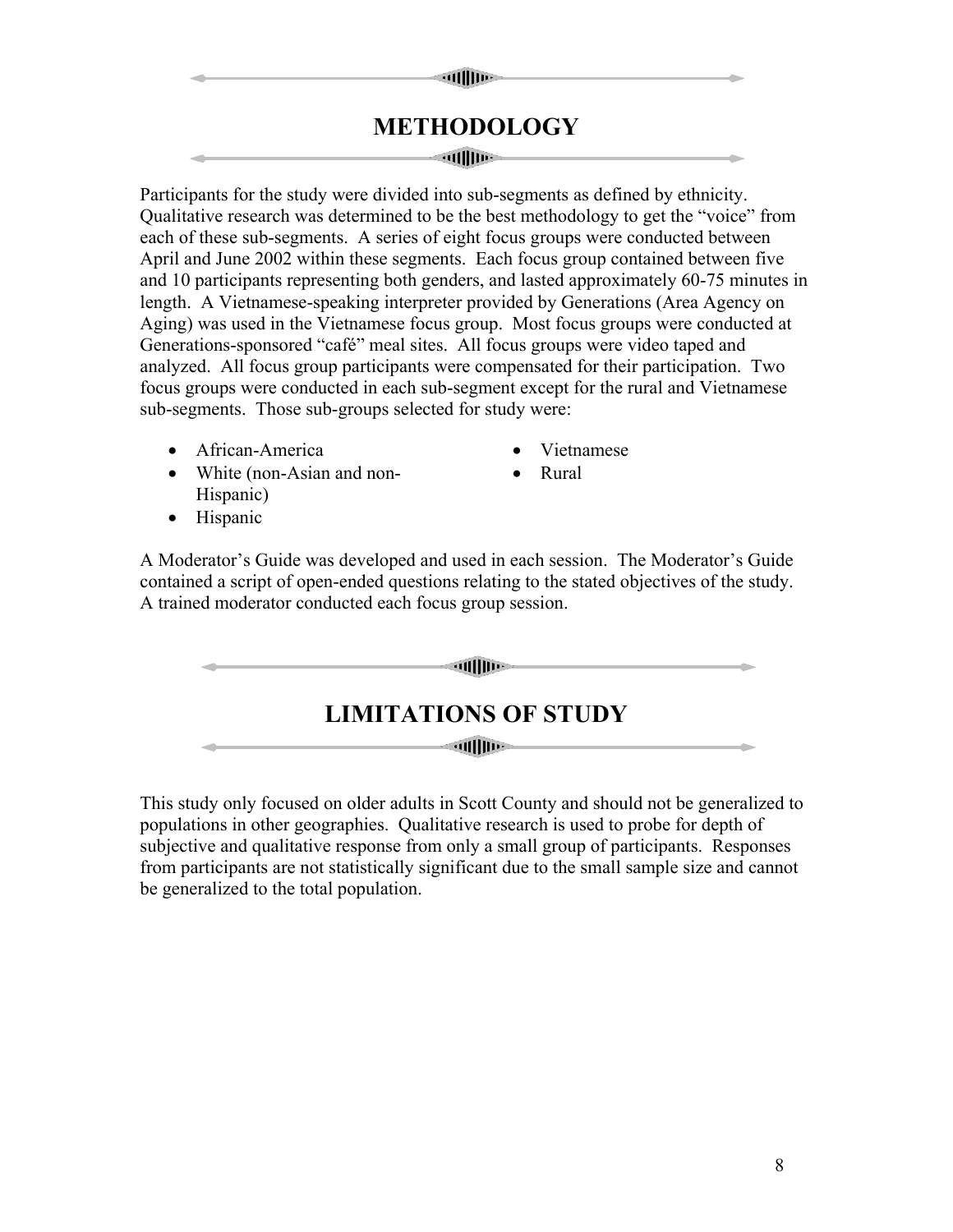# **all**lling

### **FINDINGS**

**all**lling

#### **PHYSICAL NEEDS (HOUSING, NUTRITION, TRANSPORTATION, AND SAFETY)**

#### *What are the greatest needs of older adults?*

- The African-American and Hispanic populations felt that affordable prescriptions were the most pressing need.
- While the other subgroups acknowledged the cost of prescription drugs, they felt that the availability of affordable housing was the greatest need of older adults.
- All groups reported that transportation was also a great need.

### *What are the housing needs of older adults? What about availability of housing? What about affordability of housing? Why or when would you seek a housing change?*

- Several groups indicated a lack of knowledge regarding information on affordable housing.
- The Hispanic groups reported that in their culture, families take care of their aging family members in their homes.
- One participant suggested that reduced real estate tax rate for seniors who had lived in their house for many years would enable older adults to stay (maintain independence) in their homes longer.
- The white groups appeared to be more knowledgeable about the availability of affordable housing for older adults and that the community had made a conscious effort to increase the supply of affordable housing.



#### *Do you feel you are eating a balanced diet? Do you feel the nutritional needs of older adults are being met? If you had question or concerns about nutrition, where would you go for information?*

- The general consensus was that they were eating a balanced nutritional diet and that, for the most part, the nutritional needs of older adults were being met in the community. They specifically mentioned the Generations "cafes" and meals-onwheels.
- Several participants reported that eating at a Generations "café" (meal site) guaranteed them a nutritionally balanced meal.
- Several reported that a loss of a spouse and the necessity to prepare foods "for one" contributed to not eating a nutritionally balanced diet every day.
- Although there were many answers, participants would generally ask their physician about their nutritional requirements.

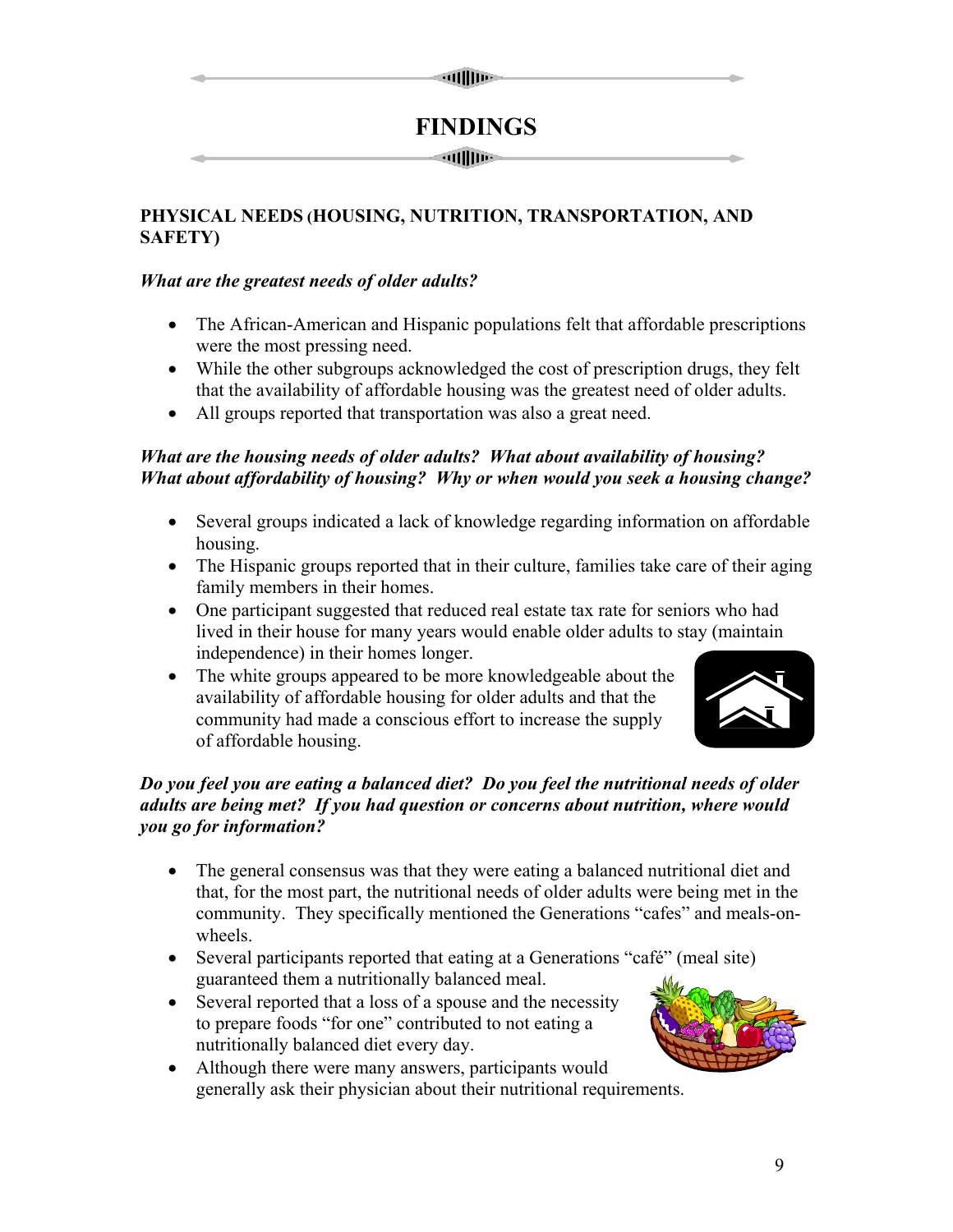• Most reported receiving information brochures in the mail and from the meal sites regarding nutrition; however, most didn't read the information.

#### *When you go somewhere, how do you get there (e.g., drive yourself, someone drives me, bus, etc.)? How easy is it for you to find transportation? How do you feel the community is meeting the transportation needs of older adults?*

• While many participants reported that transportation was a major problem among older adults, most indicated that they had little or no difficulty finding transportation to their destinations.



- Those able to drive felt that their car represented their "independence".
- Those that did not drive were able to meet their transportation needs through friends or family. They further reported that without friends or family they did not know how their transportation needs would be met.
- Several groups reported knowledge of transportation services such as Great River Bend Transportation but most lacked information (how to schedule, cost, etc.) and few had utilized their services.
- Nearly all groups reported lack of information regarding public bus services or schedules in Scott County. The Vietnamese did not utilize the public bus service due to their lack of English skills.
- Generally, looking at transportation from a broad perspective, most felt that the community was not meeting the transportation needs of older adults.
- Several participants were critical of River Bend Transportation service as it necessitated making an appointment too far in advance of their need.

#### *How safe do you feel in your home and community? What would you change (if anything) to make it safer?*

- Generally, most participants felt safe both in their homes and in their routine daily lives throughout the community.
- Several participants reported being victimized by incidents of "mischief".
- Several participants reported that additional police patrols and more streetlights would improve their sense of safety and security.
- Many agreed that safety was their responsibility.
- All participants were reluctant to be in unfamiliar places at night and acknowledged that some parts of Davenport were not safe.

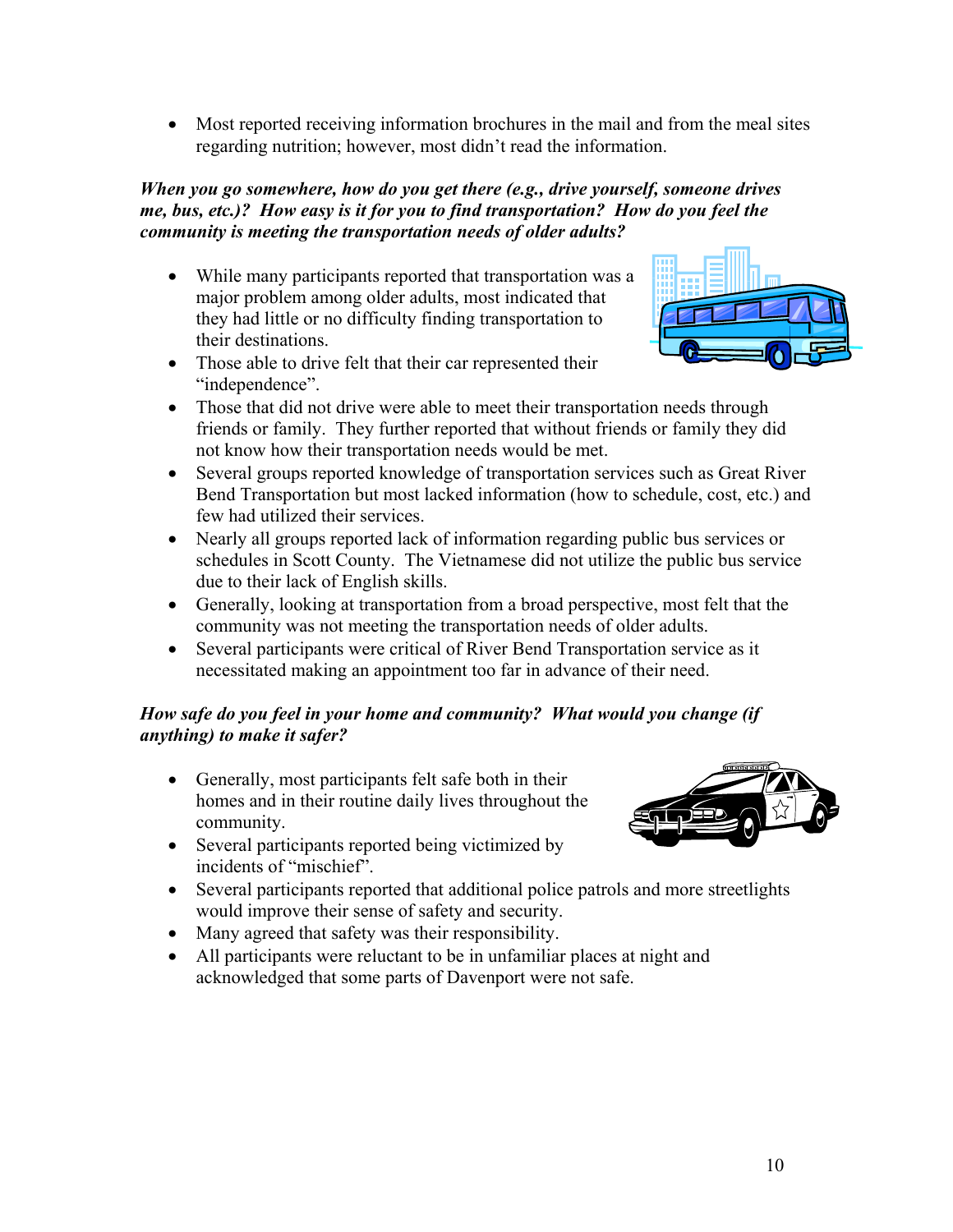#### **ADEQUACY OF INFORMATION PROVIDED BY THE MEDICAL COMMUNITY, HUMAN SOCIAL AGENCIES, ETC.**

#### *How do older adults obtain information on medical care? How do you feel about that information?*

- Most participants reported that their physician was their best source of information.
- Participants in the white subgroups reported often searching the Internet for medical information. Several members of this group also reported receiving periodic mailings from health care organizations (e.g., Mayo, universities, etc.)
- Many participants suggested that the TV was an excellent source of medical information.
- Many mentioned that medical information was available at the meal sites.

#### *How do you feel about the cost of health care? Can you afford it? Where do you spend most of your health care dollars (prescriptions, physicians, hospitalization, etc.)?*



- Most participants knew of someone who had to make a decision every month, whether to eat or purchase their prescriptions.
- Many said that without supplemental insurance, good medical care was not affordable.
- Participants retiring from large companies (e.g., John Deere, etc.) had good insurance coverage and prescription costs were quite affordable.
- The consensus from all groups was that the majority of their annual health care dollars are spent on prescription drugs.

#### *How do you feel about the health care information you receive from non-health care sources (CASI, other agencies)?*

- There was no consensus on responses to this question. Some participants reported receiving information from agencies like CASI, at meal sites, from the newspaper, from TV, and other sources.
- Several participants mentioned that they do not pay attention to most of the information, as it does not pertain to them.
- Several remembered when someone (VNA or other health care organization) would come to meal sites and discuss health issues, take blood pressure readings, and provide information regarding health care sources and access. This practice is no longer being done.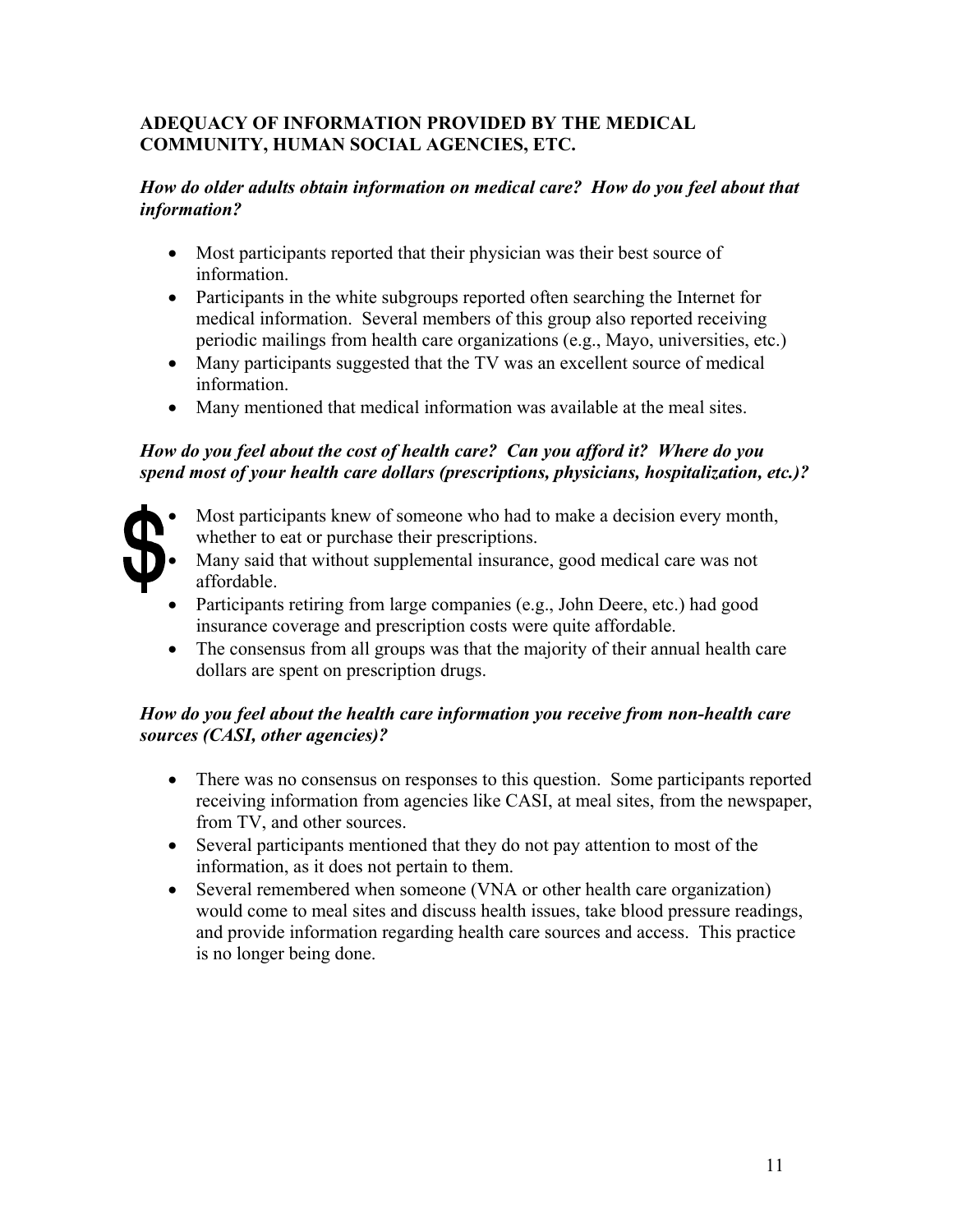#### **SERVICES AVAILABLE TO OLDER ADULTS**

#### *What services are available for older adults in our community?*

- The African-American subgroups were unaware of services available to older adults.
- The Vietnamese group reported that Generations did an excellent job of providing them information on the availability of services. (Generations has a paid interpreter to work within the Vietnamese community.)
- The white subgroups were quite informed regarding the availability of services for older adults in the community.
- The Hispanic subgroup mentioned only a few services (Great River Bend Transportation and meal sites).

#### *In your opinion, how aware are older adults of services available to them?*

- While information on services is available from a variety of sources, it was generally felt that older adults were not well informed regarding the availability of services for them.
- Several mentioned that most people are unaware of services until they need them.
- One group discussed the possibility of development of a comprehensive directory or brochure that could be distributed at meal sites, CASI, etc. that provided information on the variety and breadth of services available to older adults.
- Several mentioned that churches could be used as information disseminators.
- Several mentioned that cable TV and newspapers were not good media to disseminate information, as some older adults could not afford these media.
- Most participants were unanimous in saying that if information regarding services for older adults were sent via the mail it would not be read.

#### *If you needed information on what services are available for you, where would you go?*

- While there were several information sources mentioned, the most often mentioned source was CASI.
- Other information sources mentioned were DHS, the Generation's "cafe" meal sites, legal aid, and Community Health Care.

#### *When you think of organizations or agencies that provide services to older adults, which ones come to mind? Is there one that stands out above all others?*

• The consensus of all groups was that CASI was the first name that came to mind of an agency that provides services to older adults.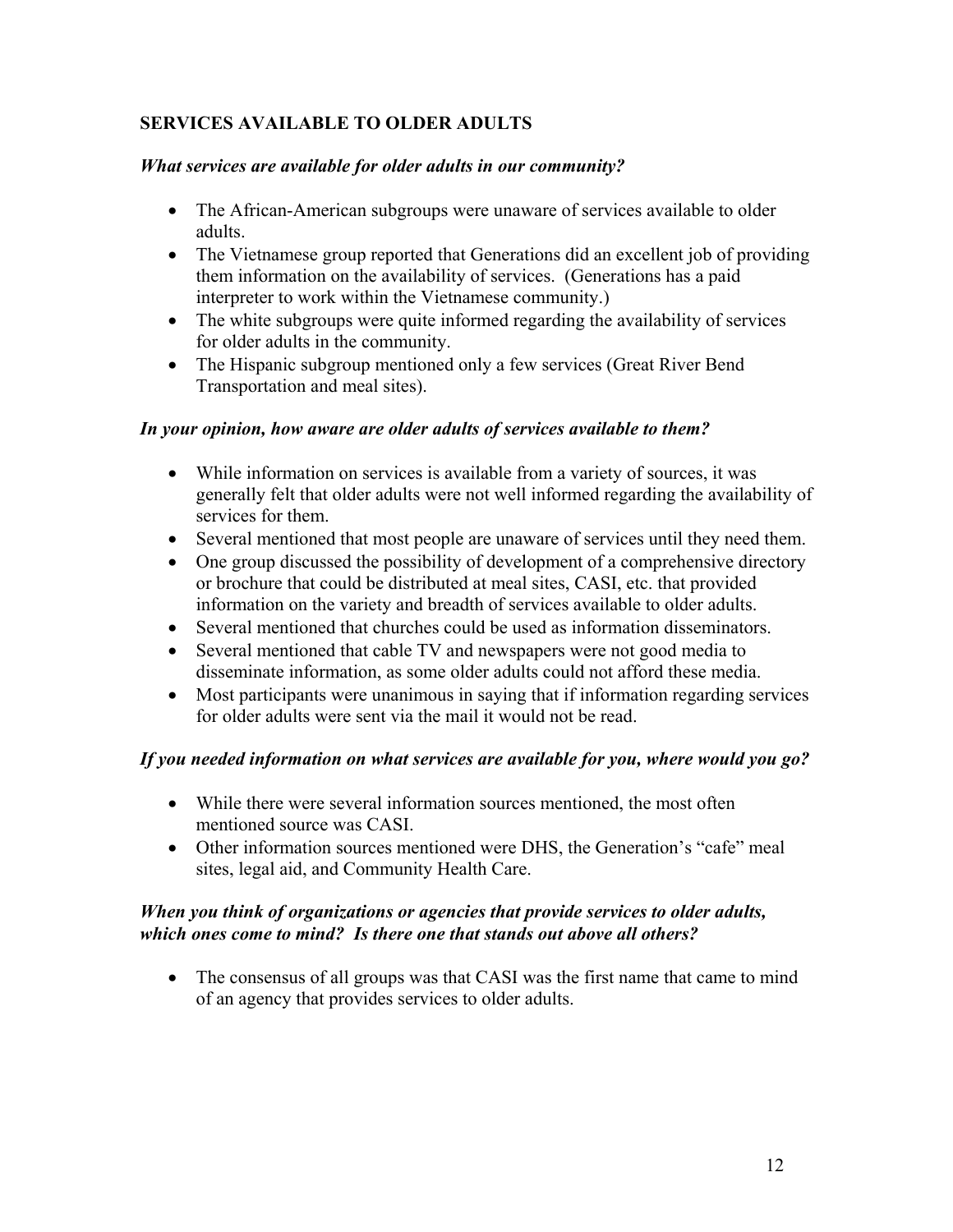13

#### *How do you feel about adult day care for older adults?*

- Generally, both the African-American and Hispanic subgroups lacked awareness of any adult day care center in the community, although they felt that it was an excellent idea. They did express concern regarding transportation to a facility offering day care services.
- The white and rural subgroups were quite aware and complimentary of the day care center located at CASI. They commented that due to the aging of the Baby Boomers, the demand for adult day care would increase.

#### *How do you feel about meal services for older adults (Meal Sites, Meals on Wheels)?*

- Because most of these focus groups were held at meal sites, the responses were both affirmative and complimentary.
- While participation at meal sites transcended socio-economic levels, the perception among participants was that it was for the "poor".
- For many, attendance at meal sites represented an opportunity for social interaction.
- One Hispanic subgroup reported that attendance at their meal site was declining. A participant in another subgroup also reported that attendance at meal sites was declining. It was thought by participants that perhaps lack of knowledge was responsible for this decline in attendance.
- Many participants reported that in addition to the nutritional meals offered at meal sites, they also served as a social gathering spot for older adults.
- Many participants expressed concern that many older adults in the community, who needed meal service, lacked knowledge regarding availability and access to the program.

#### *What other services should be considered to meet the needs of older adults?*

- While there was no consensus on this question, several responses and recommendations were offered:
	- o From the non-English speaking subgroups (Vietnamese and Hispanic), there was a recommendation for English language classes.
	- o One group suggested that the Parish Nursing program should be expanded.
	- o One of the white subgroups suggested that a focus be made on access and affordability of health care for older adults.

#### **PERSONAL SENSE OF HEALTH AND WELL BEING**

#### *How do you feel about the state of your health and well being?*

• The consensus was that participants were generally in good health. Most commented that they were afflicted by the many ailments of becoming older



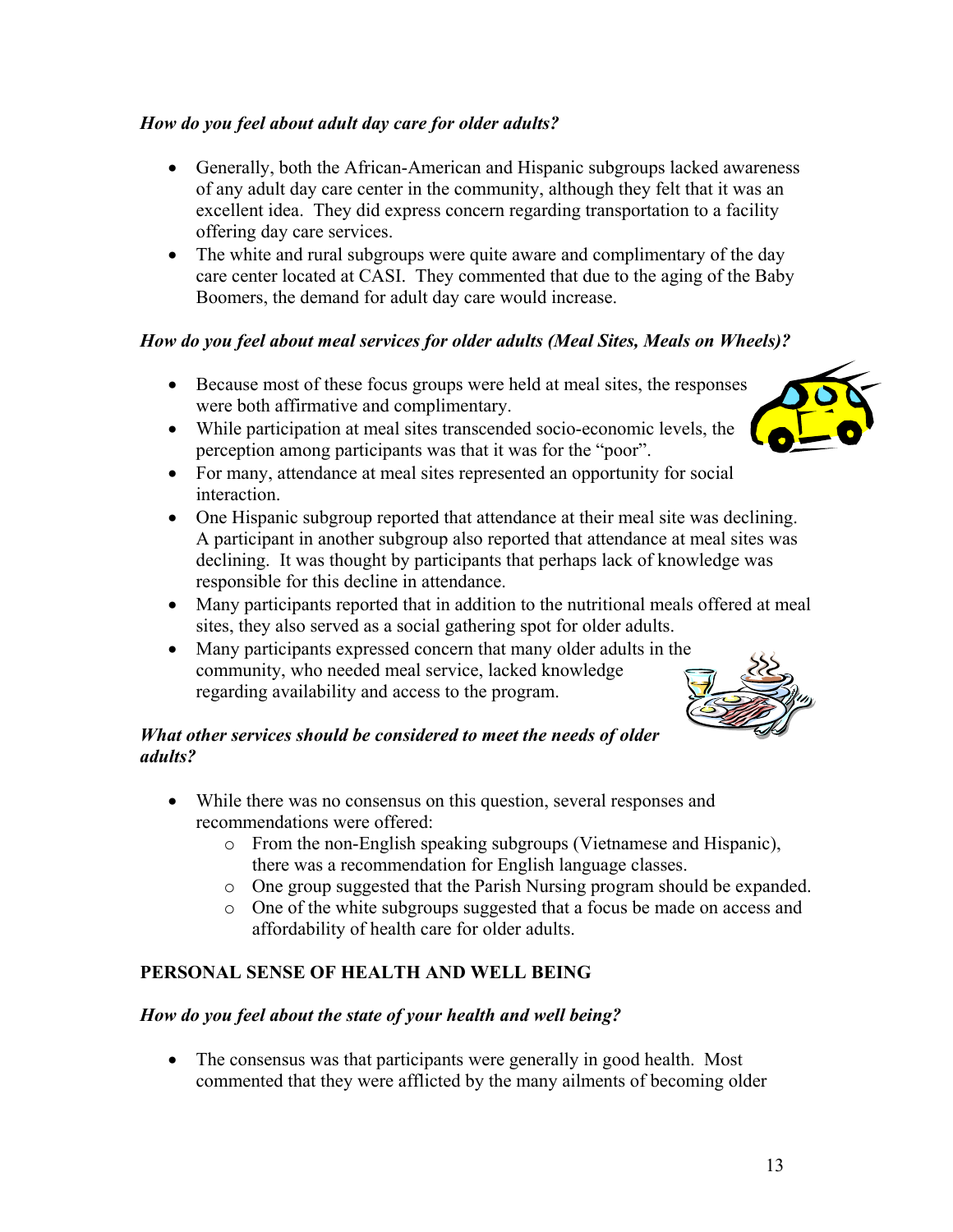(arthritis, high blood pressure, etc.) but felt quite fortunate to enjoy relatively good health.

• One participant said, "It's getting harder to hit the golf ball".

#### *How do you feel our community thinks about the health and well being of older adults?*

- The responses were mixed with this question:
	- o Some participants were harshly critical of the lack of concern within the greater community, while others felt that the community cares about the well being of older adults and responds positively to recognized needs.
	- o One participant commented that putting ramps on sidewalks was an indicator that community cares about older adults.
	- o Several participants reported that care and concern exists and is often demonstrated within neighborhoods.

#### *How do you feel the health care system thinks about the health and well being of the older adults in our community?*

• While there was much discussion on this topic, several participants felt that the medical community was indifferent to their health situation. Many others generally felt that the medical community was truly concerned about the health and well-being of older adults. Most participants were complimentary of the physician community.



- Several participants reported that it was sometimes necessary to change physicians to locate one that they felt was concerned about their state of health and would take the necessary time to explain things to them.
- Many participants were complimentary of the health seminars held at local hospitals.
- Several participants recommended that physicians take more time discussing treatments, prescriptions, etc. with older adults, as they often cannot "process" information quickly.
- One participant suggested that, considering today's high costs of prescription drugs, physicians and pharmacists should take time to consider the cost of the prescription (consider offering more generic drugs) in addition to its efficacy.

#### *How easy or difficult is it for you to obtain the medical care you need?*

- The general consensus among all groups was, "If you can pay, you can get adequate health care".
- The Vietnamese subgroup reported that obtaining adequate care was not difficult but language was a problem.
- Several participants in the African-American subgroup felt that if you cannot pay for health care or don't have insurance coverage, the medical community does not treat you well.
- All groups agreed that the community was well staffed with excellent physicians and health care workers.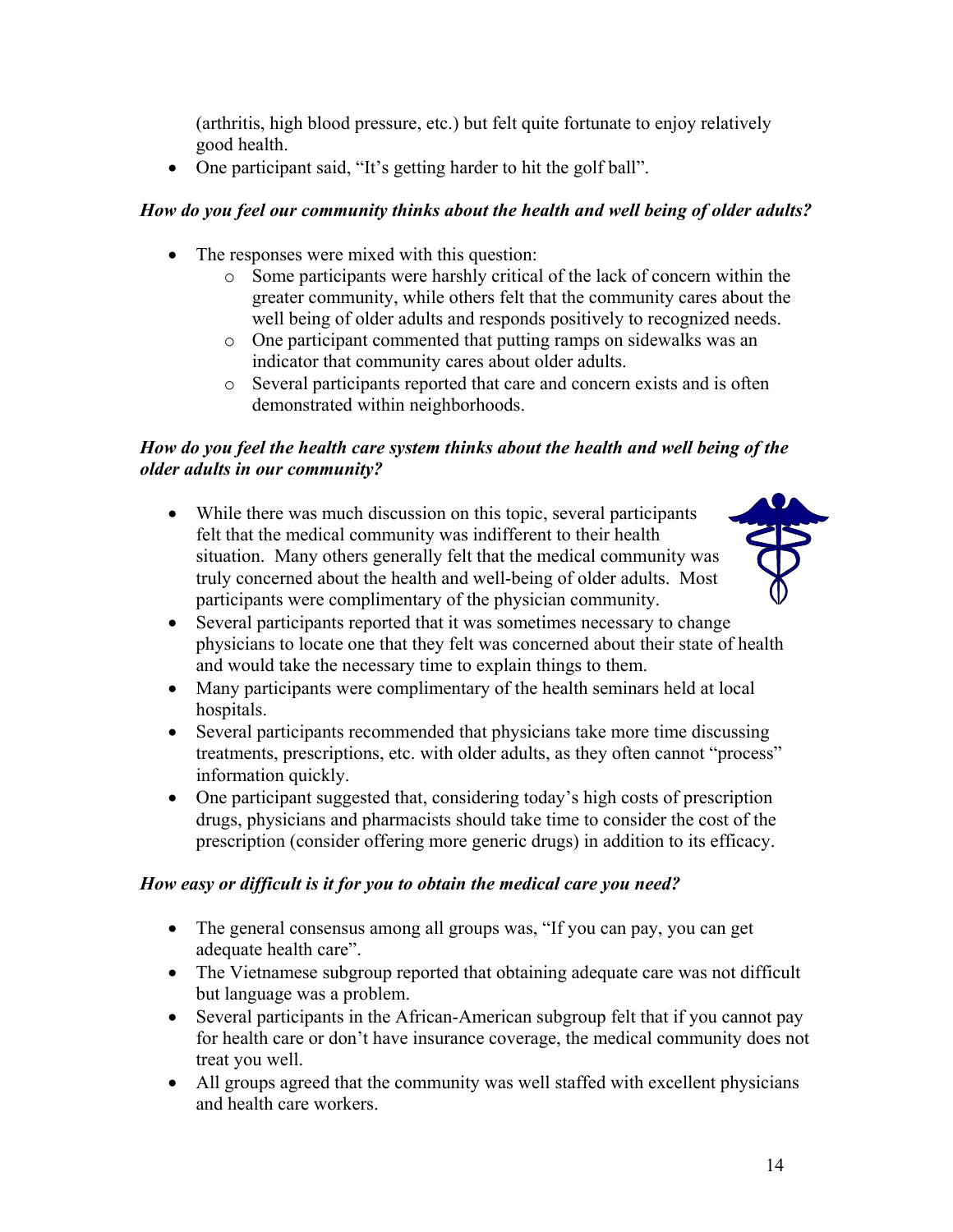#### *What should older adults expect from the health care system in our community?*

- The white subgroups reported expecting easy access and high quality health care.
- One participant in the African-American subgroup expected the medical community to take care of her when she is ill whether or not she has insurance.
- Several participants reported that the medical community should take more time to listen and explain medical issues with older adults.

### **SOCIAL AND PSYCHOLOGICAL NEEDS OF OLDER ADULTS**

#### *Are you spiritual? How do you practice your spirituality?*

- The consensus of all groups that they were spiritual.
- Most reported attending religious services on a regular basis.
- Participants reported practicing their spirituality in a variety of ways:
	- o Some reported praying several times per day.
	- o One African-American participant said, "Spirituality is caring about others".
	- $\circ$  One individual indicated that he displayed his spirituality by his actions kindness and treatment of other people.
	- o Several participants in the white subgroups reported doing volunteer work and giving donations to needy groups and organizations.

#### *If you attend religious services, how are you able to get there? If you cannot get there, why?*

- Most participants either drove themselves or were provided transportation by friends or the church.
- Getting to religious services was not considered a major problem by any group.

#### *How do you feel about your level of social activity?*

- The consensus of all groups was that they are as socially active as they care to be.
- For the ethnic subgroups, their families were their social activity.
- Several members of the white subgroups felt that they were "too busy".
- The Vietnamese subgroup felt that language problems kept them from participating in more social activities.
- Several participants would like to see more evening activities and available transportation to get there.

#### *What are the social needs of older adults?*

• The consensus of all groups was that companionship and socializing were very important to older adults.

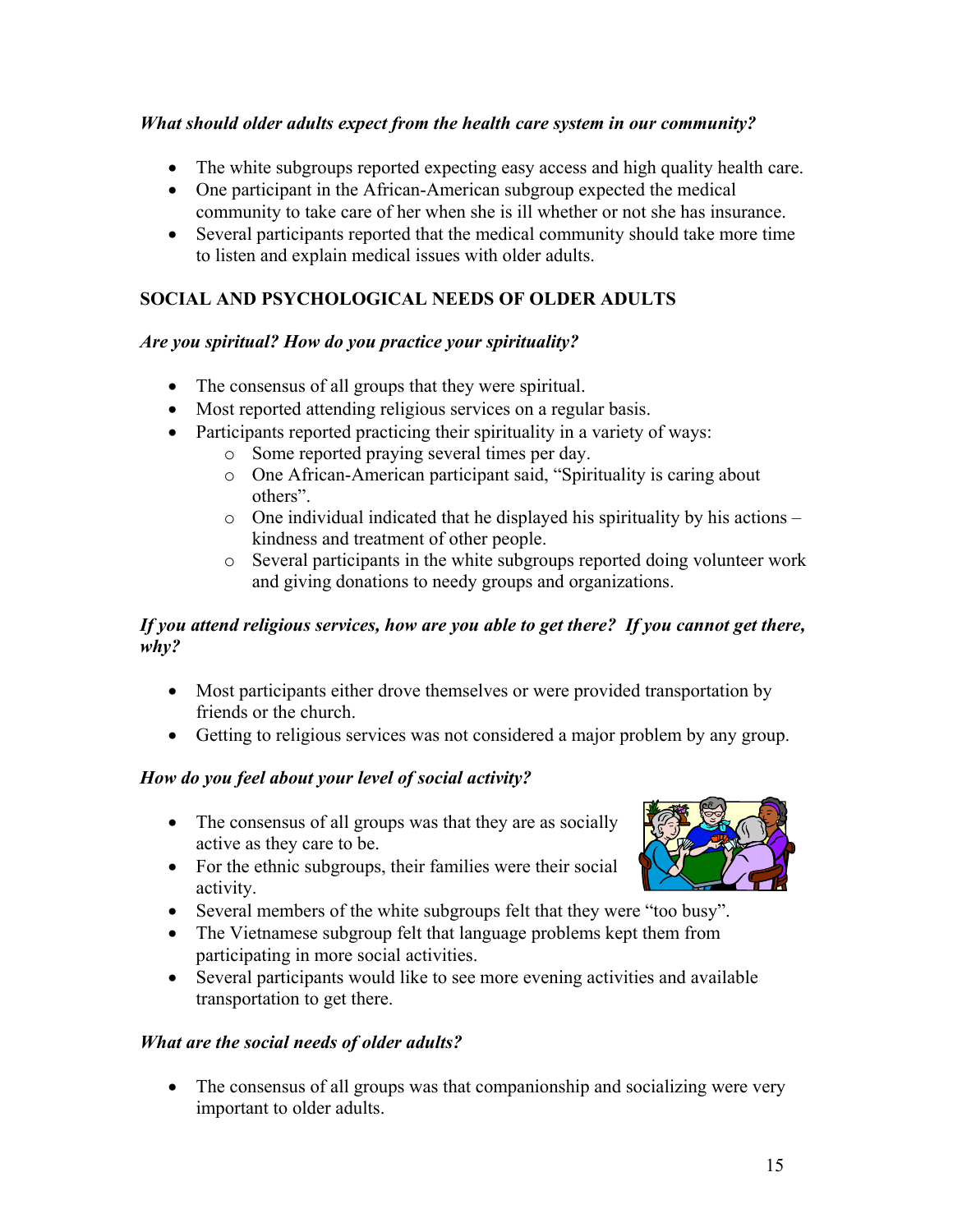- Social interaction with others was felt to be important by all groups.
- Participants in all groups stressed the importance of activities for older adults, with one saying, "It keeps you younger".
- One member of the Hispanic subgroup reported that the Y offered an excellent array of activities but he rarely saw other Hispanics there.

#### *How do you feel about the level of social activities available for our older adults?*

- The consensus among all groups was that there were many activities available for older adults.
- The African-American subgroups lacked awareness of variety and breadth of activities for older adults.
- Several participants reported that the Plus 60 organization and CASI offered many activities for older adults.
- Several participants in the white subgroup reported that while the costs of some activities are expensive, arranging transportation was a major problem. Many evening activities are not well attended because many older adults do not like to drive at night; so arranging transportation would provide access to more older adults.

#### *Does the loss of your independence frighten you? How can you deal with that?*

- All participants feared the loss of their independence. None wanted to be dependent upon anyone (children, other family members, etc.).
- Loss of independence for participants was defined in several of ways:
	- o Loss of driver's license.
	- o Necessity to leave one's home to live in some type of assisted living arrangement (assisted living, nursing home, etc.).
	- o Loss of a spouse.
	- o Death of a close friend.
- All participants feared nursing homes because it was viewed as "nearing the end".
- Many participants relied on their spirituality to help them deal with this eventuality.

#### *Older adults often feel isolated and depressed. How can the community help?*

- The consensus of the groups was that older adults who display symptoms of isolation and depression should be identified and an effort should be make to call or arrange periodic visits with them.
- Several participants suggested that physicians should be trained to identify or somehow screen older adults for depression when they see them.
- Several participants reported that the loss of a spouse has a catastrophic impact on the survivor. They suggested that some "system" (e.g., phone-a-friend, etc.) be developed to contact individuals losing a spouse to keep them from feeling isolated and the resultant depression.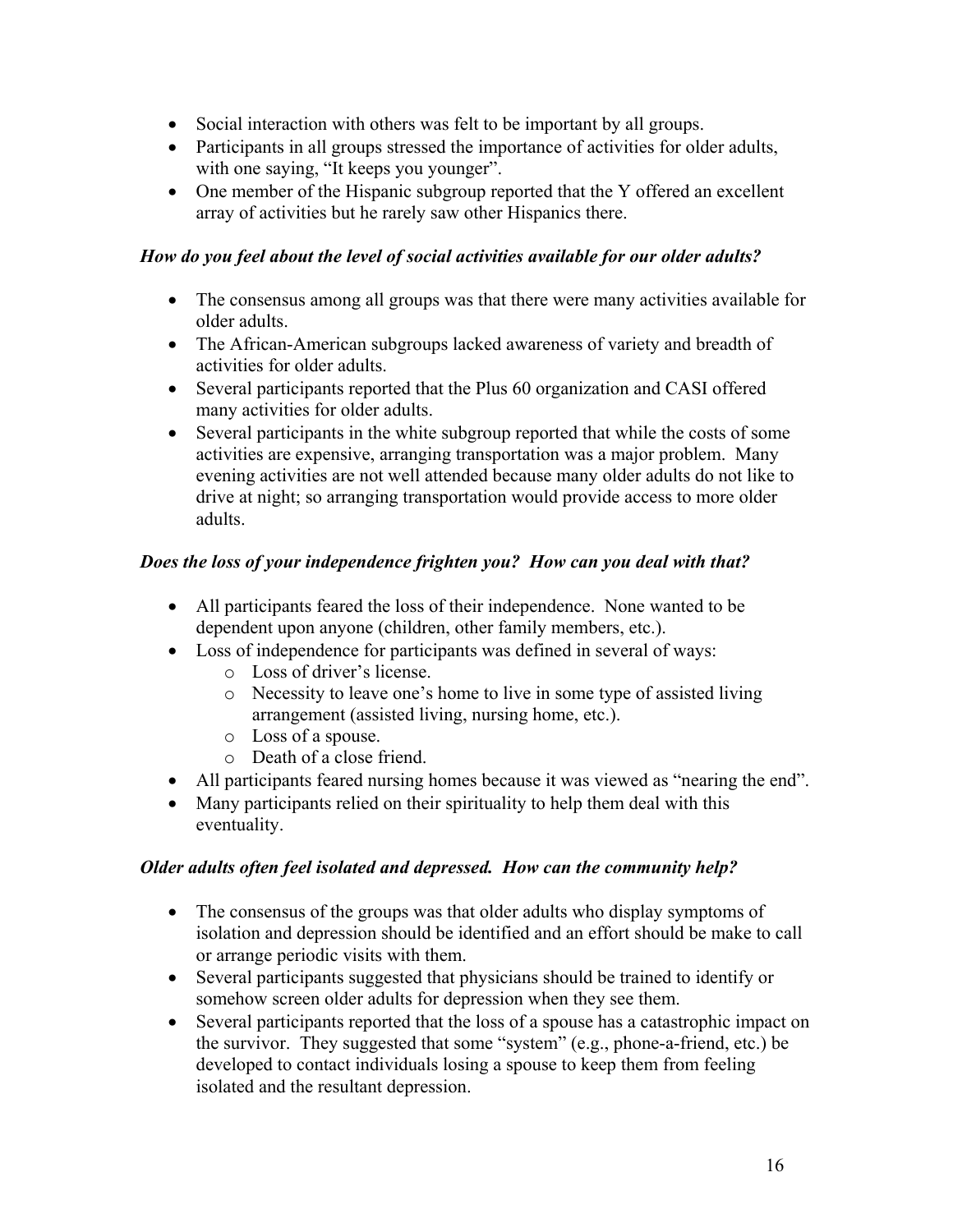• Parish Nurse program and VNA could assist in identifying and recommending interventions for older adults who feel isolated and depressed.

#### *Older adults are frightened about losing their mental sharpness? What can be done?*

- All participants were concerned regarding losing their mental acuity.
- The consensus was that social interaction/activity, volunteering, and exercise were the best strategies older adults could do to maintain their mental acuity.
- Except for participants in the CASI group, no one was aware that CASI had an exercise facility.
- Several participants reported that activities such as reading, doing puzzles, playing cards, etc. were excellent mental exercises.



### **PERCEPTION OF "ATTACHMENT" TO THE COMMUNITY**

#### *Despite your age, do you feel you are part of the community?*

- Except for one subgroup group, all subgroups felt that they were part of the greater community.
- One African-American group reported that friends, neighbors, and the church community were their community, and that the greater community felt indifferent about them and didn't know that they existed.
- One participant in the Plus 60 subgroup said, "We do (feel attached) because we are actively involved".

#### *Is this community a good place to grow old?*



- The consensus of all groups was that this was a "great place to grow old".
- Many had lived in the community all of their lives and felt that there was no better place to grow old.

#### *What do you like about our community? What do you dislike?*

- The consensus of all groups was that the community was friendly, safe, convenient, and "just the right size."
- There were very few negative comments from participants regarding the community.
	- o Some did not like the cold winters.
	- o One Hispanic participant said that he had seen many positive changes in his time  $\alpha$  equal opportunity, equal jobs  $\alpha$ - to name two.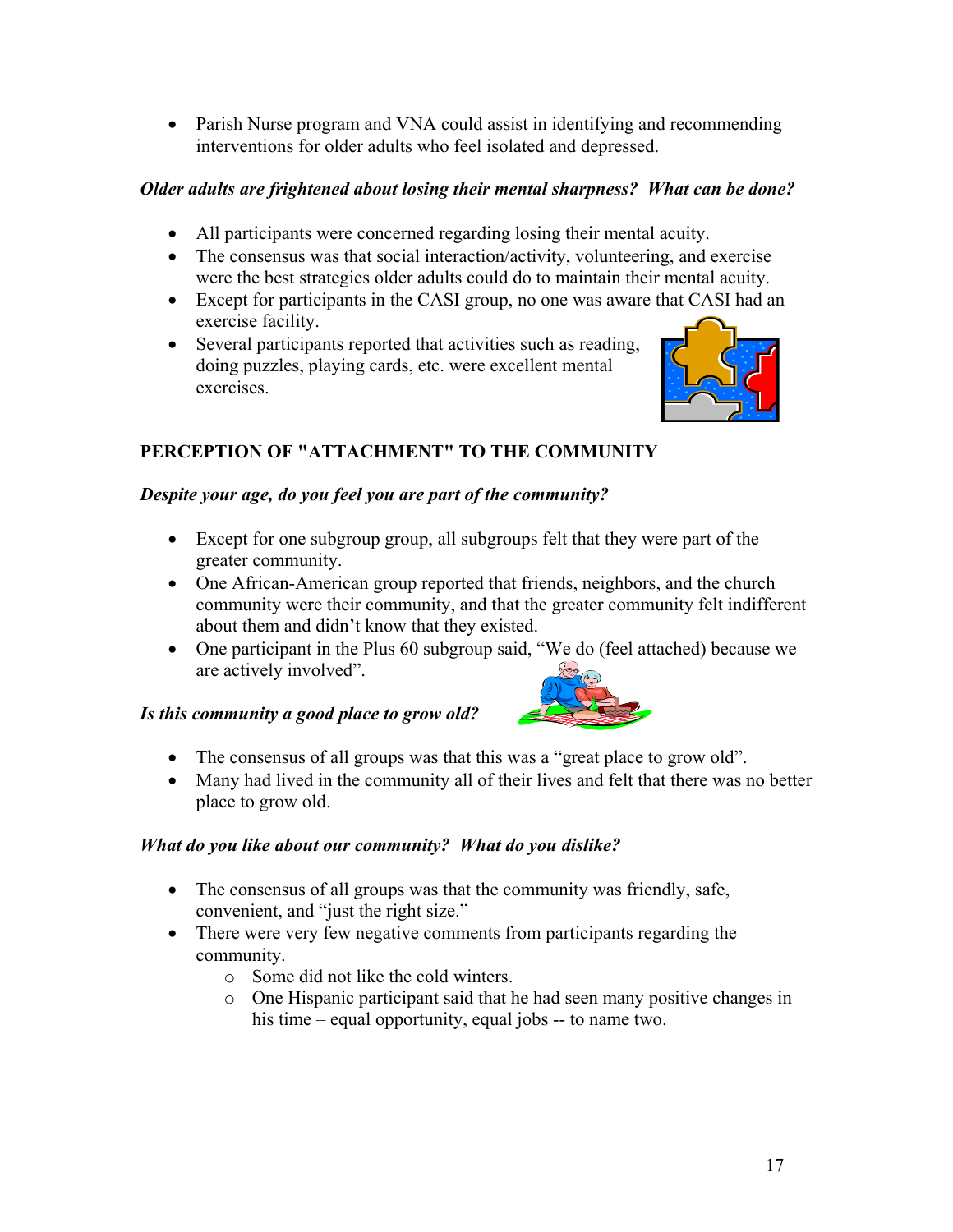#### *How do you feel about living here for the rest of your life?*

- The consensus was that everyone was happy to live the reminder of their lives in the area.
- One participant in the Vietnamese subgroup reported traveling back to Viet Nam and saw significant changes but was quite happy to be back on American soil.
- For many participants, their children and other family members represented strong reasons to stay in the community for the rest of their lives.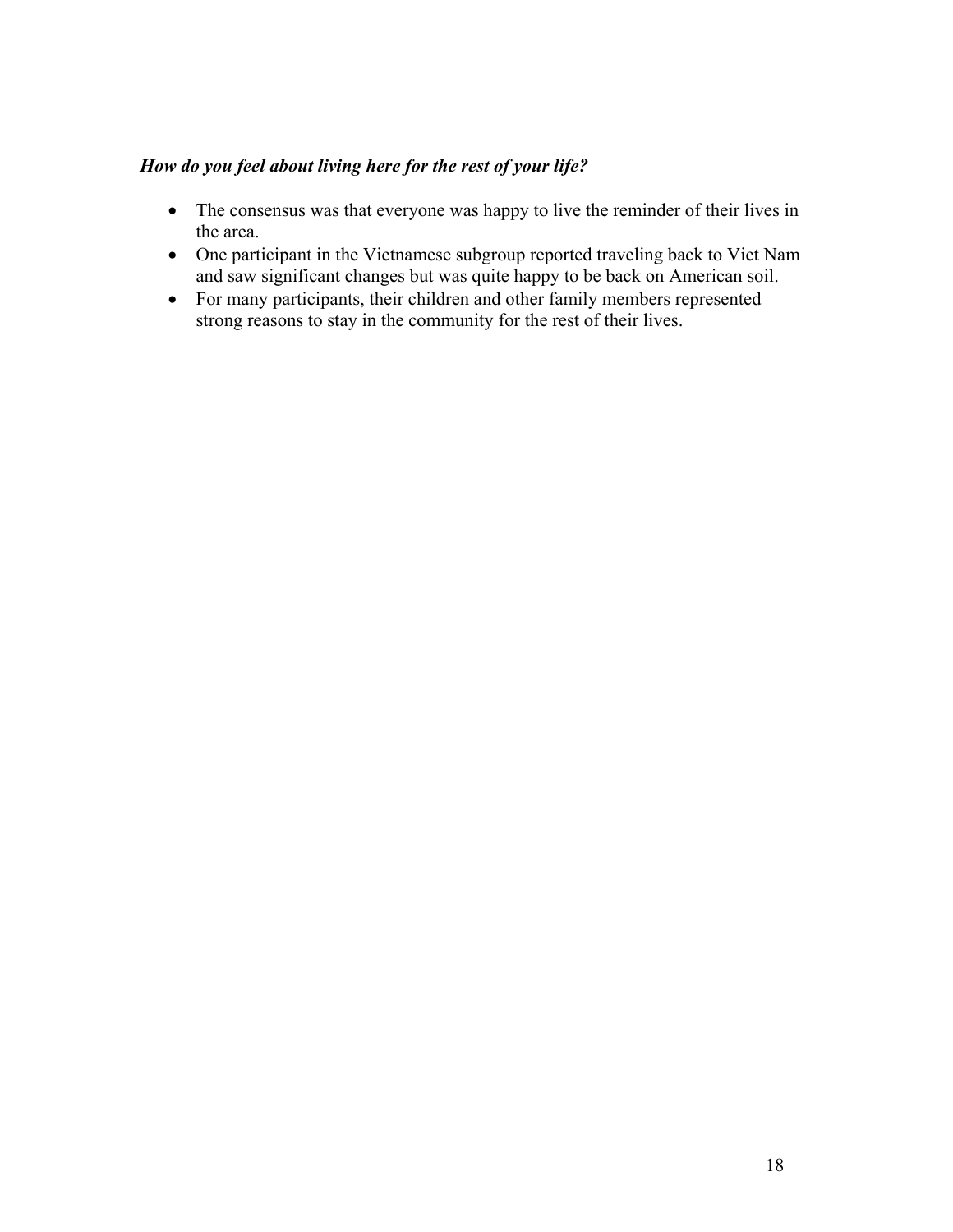#### **alllin**

## **CONCLUSIONS AND RECOMMENDATIONS**

**attiline** 

In public health and in medicine, the concept of quality of life (life satisfaction) refers to a person's or group's perceived physical, mental, and social health over time. Not long ago, the stereotypical view of individual aging was one of overall decline and certain inevitable outcomes, cessation of work, increasing disability, deteriorating social networks, and often a descent into poverty. From this study we conclude that no single

formula describes old age and that older individuals are as heterogeneous as younger ones along many dimensions. Yet there may be a structural lag in attitudes regarding older adults. One challenge is to recast our community's aging persons as a natural resource rather than a perceived societal drain, and to exploit opportunities to use these growing reservoirs of human capital.



Health, wealth, affordable and accessible insurance coverage are closely related. The existence of inequality has important consequences for the health of individuals and groups. This, unfortunately, is a national issue and our community can exercise little control over its priority or long term outcome. Organizations such as AARP are vigorously attacking this issue on a broad scale.

Information on health, physiological, mental, social, etc. can effectively postpone or prevent disease and disability, enhance independence and the quality of life for older adults. Many participants in this study lacked information on certain areas of physiological (e.g., housing), availability of services for older adults (e.g., day care), and health care. Attention to the physiological and information needs of older adults has a broad and profound impact the quality of life. While the research determined that the community has made substantial efforts to provide for the information needs of older



adults, much needs yet to be done. Rather than focusing on a single or limited health, physiological, mental, and social issues facing older adults, these issues should link multiple levels of influence (e.g., individual, interpersonal, institutional, community, and policy levels). This is to suggest that all health care, social, and community organizations "touching older adults" collaborate and coordinate their efforts to recognize these information needs as well as the opportunities within the older adult community.

Favorable nutritional status throughout life is known to increase life expectancy. In addition to this physiological necessity, food and eating have potent aesthetic and psychological attributes that are of great importance to maintaining the quality and enjoyment of everyday life. It was generally felt by participants in this study that they ate a nutritional and balanced diet. It should be noted, however, that most of these focus group sessions were held at meal sites where a balanced, nutritional meal is served several times per week for a very minimum fee. Many participants who experienced the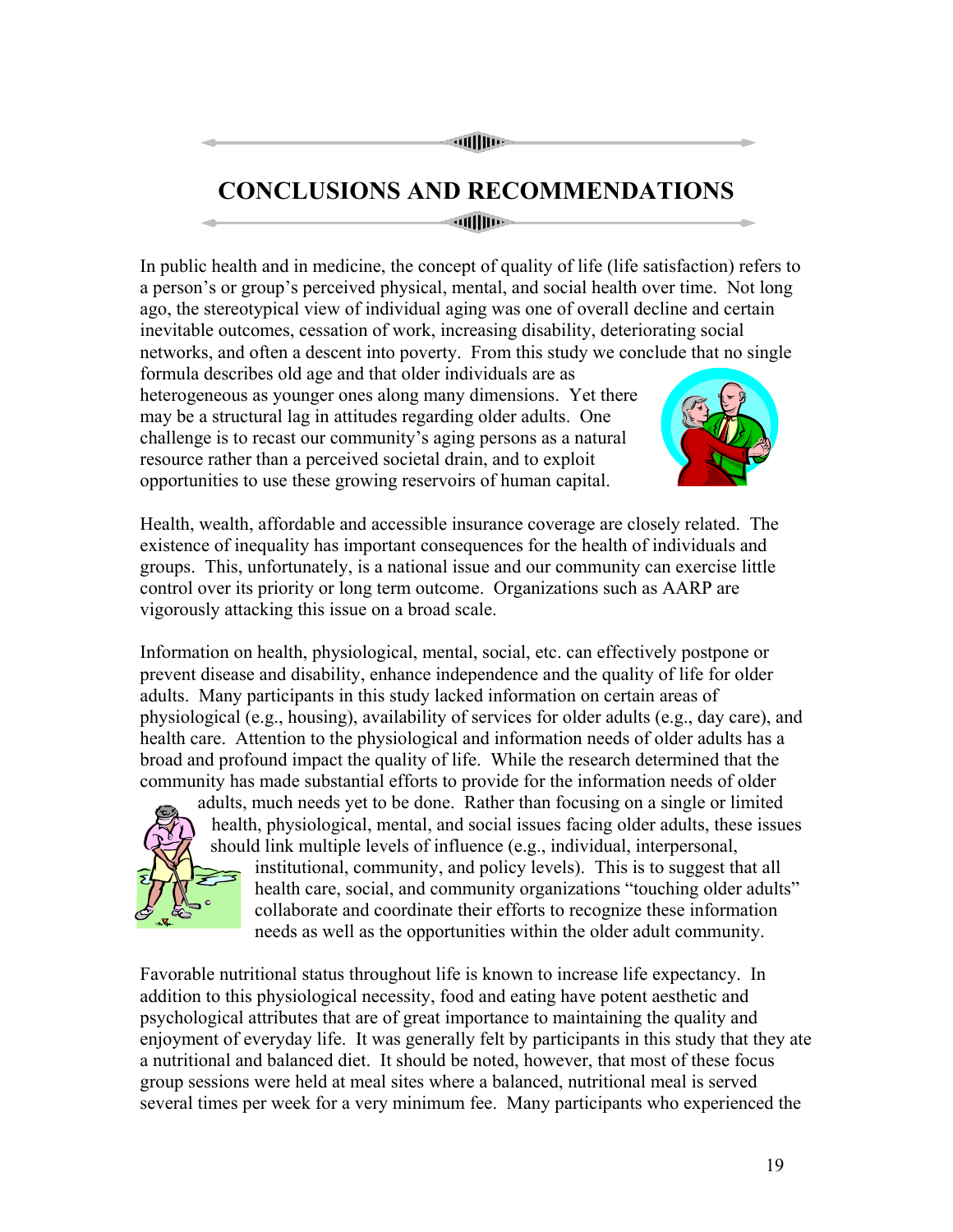loss of a spouse reported that interest in and quality of food decreased after the death of the spouse. Most participants were aware of the requirements for a nutritionally balanced diet and reported that information was readily available to them either through the meal site or other sources.



 Transportation was important to participants because it represented a form of independence for them. Whether they had a license and drove themselves or had someone take them to their destination, this perception of independence allowed them to maintain important social and interpersonal relationships with others. While transportation was mentioned as a significant need for older adults, reports from participants might be reflected as a

potential loss of independence. The community has several transportation agencies to transport individuals to physician appointments, etc., but the perceived convenience and accessibility of these services is less than exercising control over one's own transportation needs. One complaint echoed by participants was the availability of transportation to evening events. Because older adults are reluctant to drive in the evening due to safety and or visual acuity concerns, they do not attend events or activities held after dark. For many evening events, the Plus 60 group arranges transportation for sponsored events for those who are reluctant or unable to drive themselves.

While personal safety was not an important issue to participants in this study, all were concerned for their personal safety. Too often, seniors attempt to protect themselves by restricting, or stopping altogether, every day activities that were once routine to them. While all participants in this study acknowledged that "things have changed" over time, they felt quite safe in their homes and in the community. Their greatest concerns were with the many "scams" perpetrated on older adults.

One issue transcended most of the others in the study. This was the need for better access to information. While many of the seniors participating in the focus groups recognized that there were a tremendous range of services in the community, they also commented over and over again



regarding the difficulty in identifying appropriate services and where to access them especially in times of crisis, and especially those services and supports outside the formal systems of health and home care. Older adults have shown that they are amenable to modifying their risk factors if information is presented to them in an easy, appropriate, and understandable manner.

Comments from participants regarding access to information was mixed. Participants who were involved in a variety of activities tended to be more knowledgeable regarding information sources. Perhaps their information comes from "word-of-mouth" due to more extensive interactions and interpersonal communications with a wide variety of people. Many commented that they received considerable information through the mail and were exposed to information through electronic and print media, but they tended not to read this information or actively search for information until some need was apparent or imminent. One participant's comment well summarized this, "If it doesn't pertain to me, I don't read it".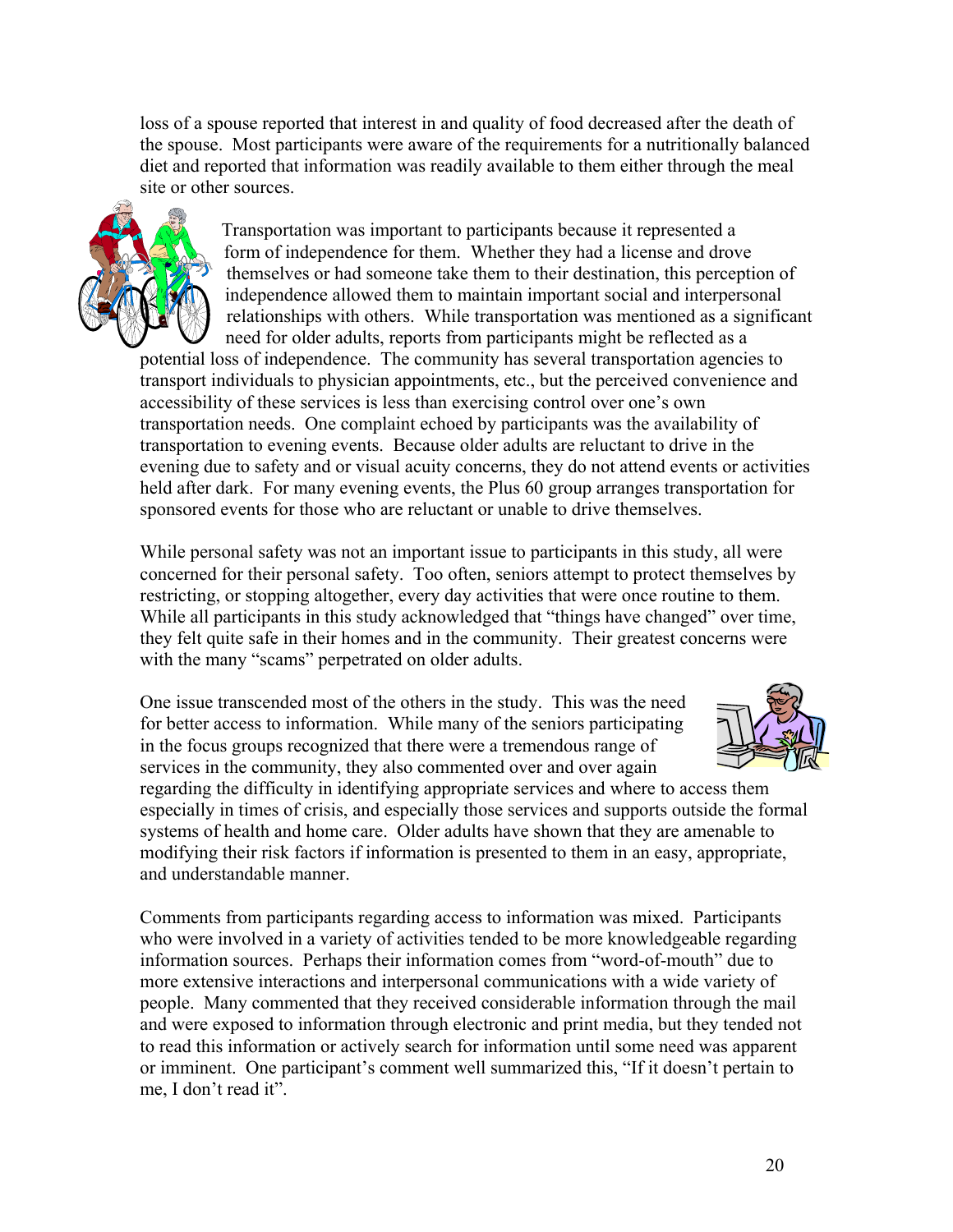The same might be said about participants' general awareness of services available for older adults. Participants who were involved in a variety of activities tended to be more aware of the many services available to them. Individuals who participated at or routinely visited agencies such as CASI or belonged to organizations such as the Plus 60 group tended to be much more aware of the variety and breadth of services available to them. The challenge to the community is to create awareness for information sources and available services to each older adult in Scott County. How can the community meet the needs of those older adults who do not participate with these agencies and organizations? The community must meet this challenge at a variety of levels – individual, interpersonal, institutional, community, and policy. Agencies and organizations within the community could collaborate on developing an information directory or folder containing a variety of brochures detailing sources of information and describing the variety of services available for community's older citizens. These directories, folders or individual brochures could be made available at all locations where older adults meet (e.g., meal sites, agencies, churches, hospitals, physicians offices, events, etc.). The media has an important role to play in educating the public, and relationships should be solidified between the various media and organizations serving older adults.

Research tells us that socializing extends an older adult's life. But just as loneliness can destroy a person's life, socializing can save it. In a recent 13-year Harvard study of 3,000 seniors, researchers found that social activities such as playing bingo, attending a lecture or concert, or attending religious services were as important to survival as regular exercise. Seniors get more out of socializing than just a few extra years of life. Friendships and activities reduce stress, help people feel worthy and needed, and stimulate the mind. Participants in this study reported that social interaction was a very important component of life satisfaction. They felt that if individuals, wrapped in the arms of depression, were visited and communicated with routinely, their symptoms and view of life would improve. To meet this challenge, those afflicted must be identified so that social and medical interventions might be applied. Once again, this must be attacked on multiple levels.



Participants in this study reported that they were as active as they wanted to be. For participants in the ethnic subgroups, most of their interpersonal communication and social interaction was centered on activities within their extended families. Many of these participants did

not seek social interaction outside of their family or "comfort" zone. Several participants in the white subgroups reported that they often were "too busy" and wished they could slow down. This group participated in a variety of social, entertainment, and volunteer activities. Participants who had experienced the loss of a spouse had to "relearn" new social interactions and activities. If they did not reach out to agencies (e.g., CASI) or if friends, church members, etc. did not "reach in" to the individual, the result was often a sense of isolation and depression.

Many participants dreaded the loss of their mental acuity as much as the "c" word  $\overline{\phantom{a}}$ cancer. Many had seen their spouse, friends or relatives robbed of their dignity and the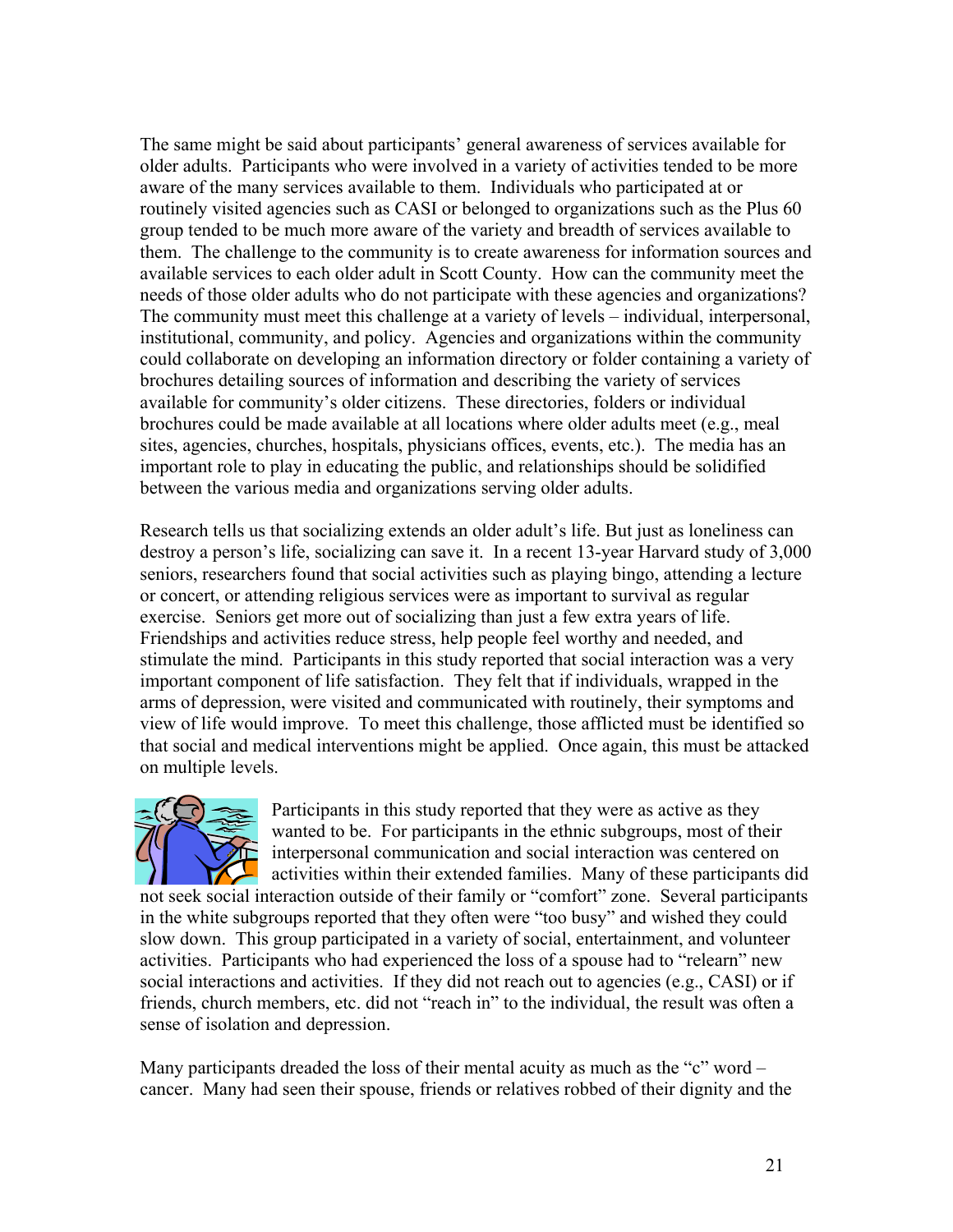etiology related to the insidious stages of Alzheimer's disease. Many participants were so circumspect of the disease and its symptoms that they pushed themselves into activities that stimulated their minds such as puzzles, reading, cards, etc. A senior center I visited recently in Latin America employed a full-time psychologist who offered memory stimulation classes in addition to routine counseling. Our community should recognize this concern by providing a variety of intervention measures for those interested in mental acuity, or offer training for agency staff that interacts routinely with our older adults.



Participants in this study reported that they generally enjoyed good health. Except for a few anecdotal stories, most were complimentary of the care and compassion of the health care community. Most felt that the community as well as the medical system generally cared about their health and well-being. Participants reported that health care for all specialties was available and accessible; however, they were quick to point out that money

or good insurance "bought" good health care. Participants reported that the majority of their health care dollars were spent on prescription drugs. Several participants said that many older adults must decide each month whether to purchase their necessary prescription drugs or to eat. Recently, a well-attended forum on Medicare was held at CASI in Davenport featuring political candidates vying for local and national office. There were considerable questions from the older adults in the audience regarding the cost of health care and prescriptions for older adults. The candidates recognized that the older adults in our country are being rendered poor because of health care and prescription drug costs. One candidate reported that Iowa ranked  $50<sup>th</sup>$  in Medicare reimbursement. Affordable health care for older adults must be considered a national imperative.

While participants in all subgroups supported the concept of adult day care, few were aware of the availability of the service in our community. One local community agency, CASI, currently serves approximately 50 individuals per day in its day care center. Except for the participants in the focus group held at CASI, most were not aware that such a service was offered in our community. Referring agencies, meal sites, and organizations (e.g., hospitals, physicians, etc.) should be provided with information regarding the availability and location of day care services in our community. The availability of transportation services to transport individuals to and from adult day care must be made part of the discussion.

Participants regarded nursing home care as not only expensive, but also less desirable than the alternatives that allow them to retain their independence. One participant reported that the nursing home was "the end of the line". One participant in the Hispanic subgroup reported that he entertains several times per week at various area nursing homes by singing. He commented that he has seen perhaps only one Hispanic resident in the nursing homes he visits. His comment, validated by other Hispanic participants, was that it was their culture to care for an elderly or ailing individual in a family or relative's home. Maintaining one's independence was of great concern to participants in this study.